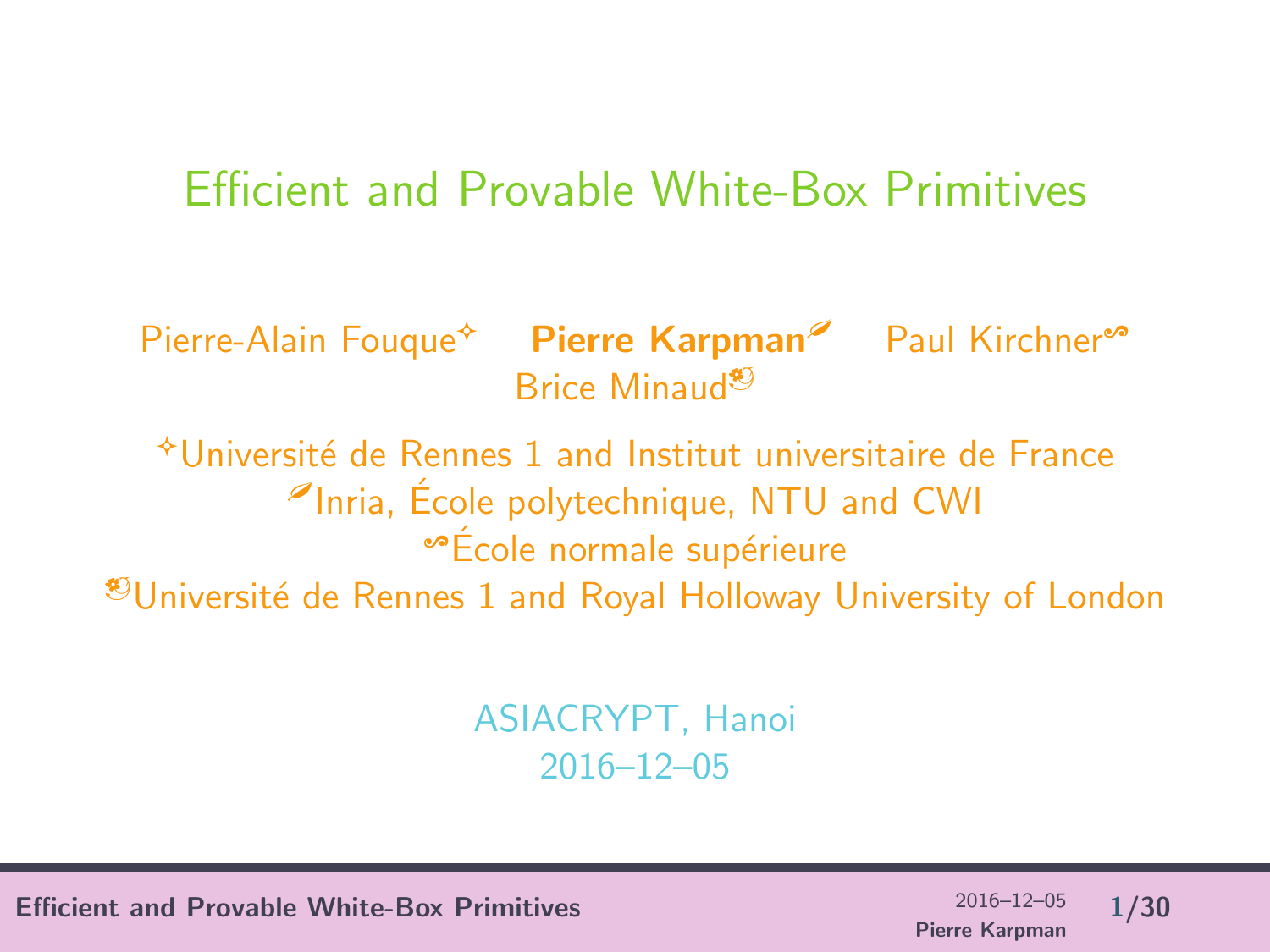#### <span id="page-1-0"></span>**[Context](#page-1-0)**

Efficient and Provable White-Box Primitives  $^{2016-12-05}$  2/30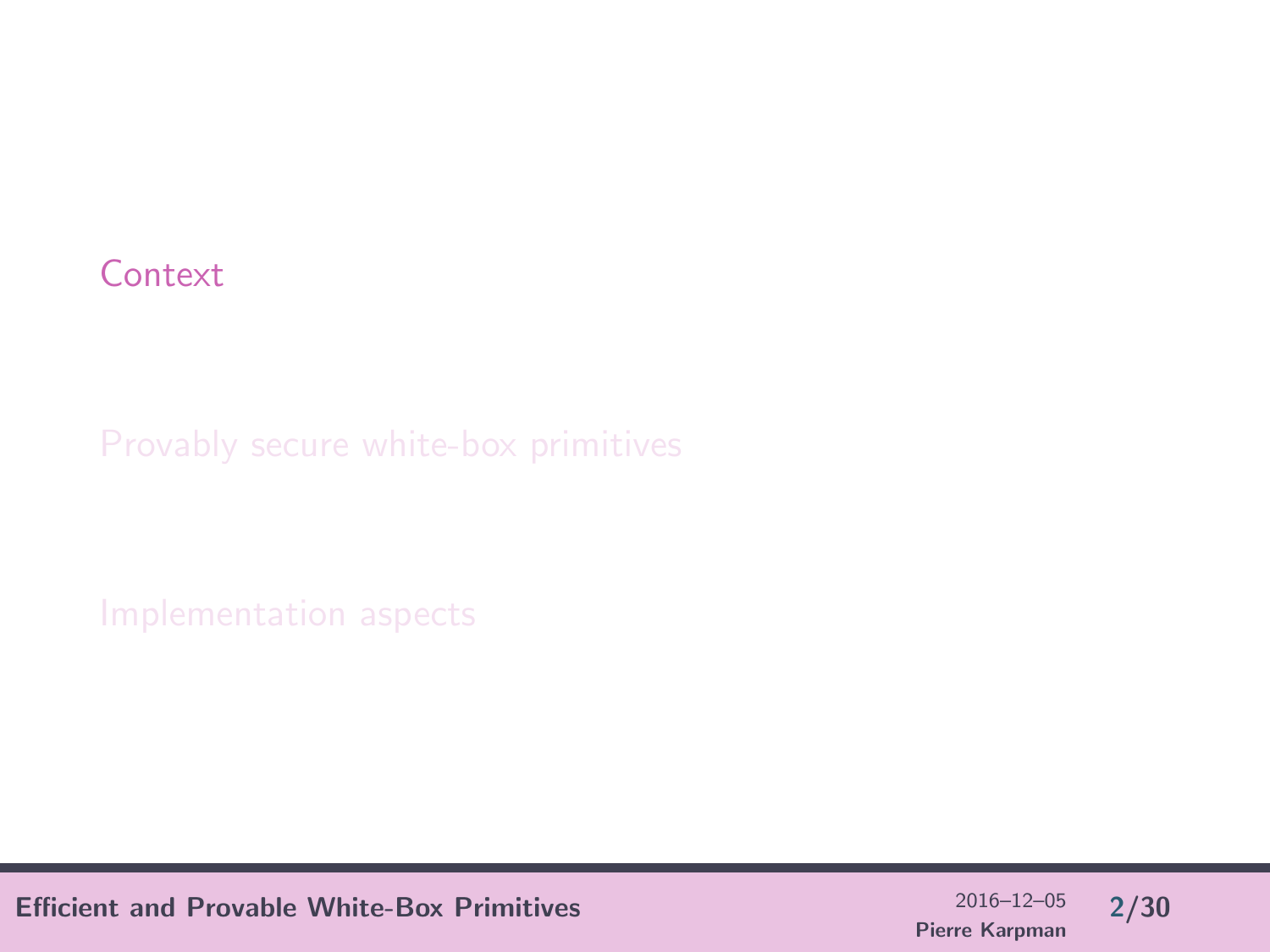## Motivation: incompressibility

Informally:

- In Let  $\mathcal{E}: \mathcal{K} \times \mathcal{P} \to \mathcal{C}$  be a block cipher
- $\triangleright$  Let  $\mathbb{E} \leftarrow \mathcal{E}$  be an incompressible implementation of  $\mathcal{E}$
- $\blacktriangleright$  Given only  $\mathbb E$ , it must be hard to find  $\mathbb E'$  s.t.  $1 \forall k \in \mathcal{K}, \forall m \in \mathcal{P}, \mathbb{E}'(k,m) = \mathbb{E}(k,m)$  $\mathsf{2}^{\!-1}\#(\mathbb{E}')\ll\#(\mathbb{E})$

Explicit (relaxed) targets:

 $\blacktriangleright \ \mathbb{E}(k,m) = \mathbb{E}'(k,m)$  for a proportion  $\alpha$  of inputs

$$
\blacktriangleright \#(\mathbb{E}') < c \cdot \#(\mathbb{E})
$$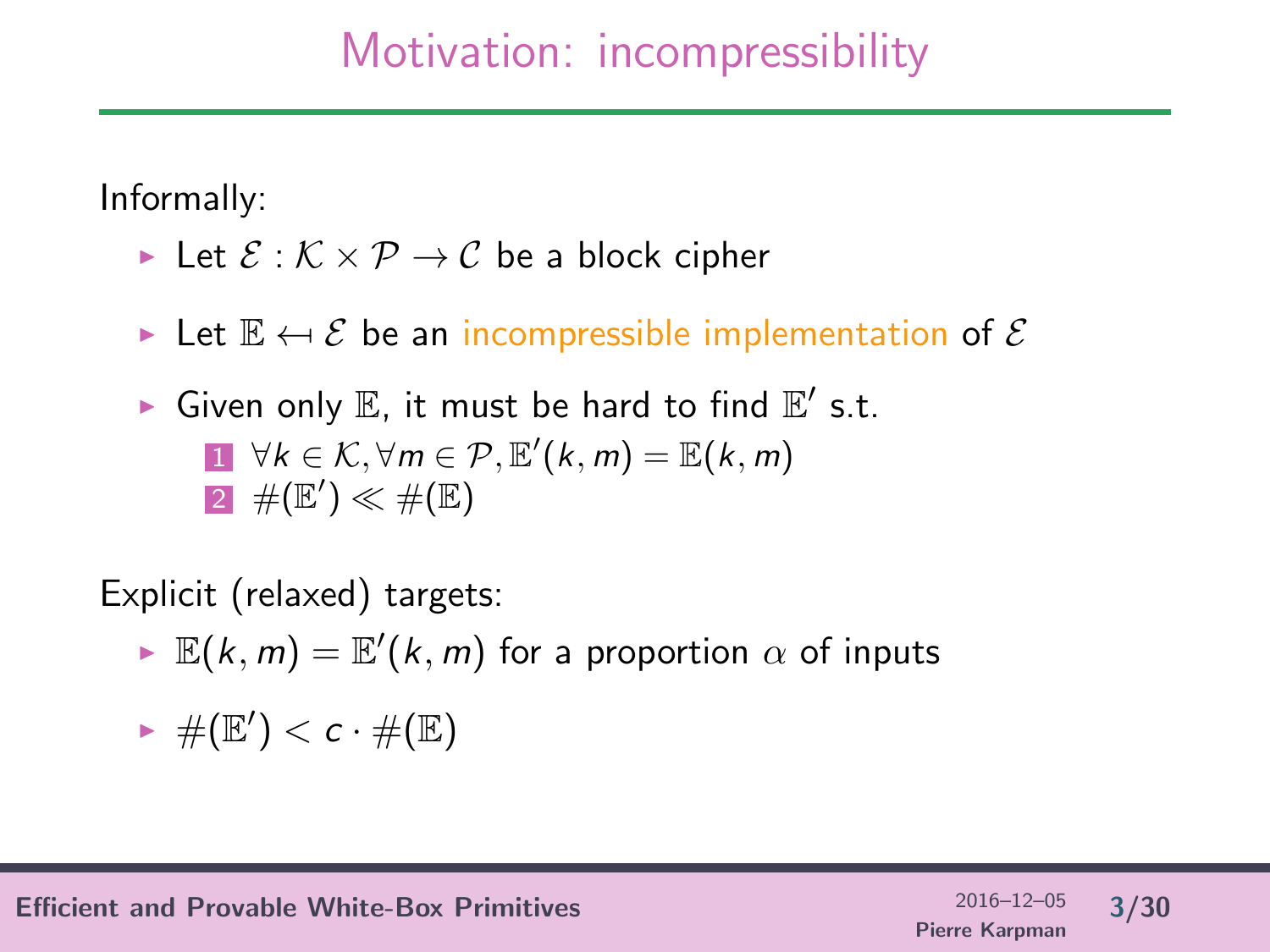# White-box encryption schemes

White-box encryption scheme

A pair of two encryption schemes

 $\mathcal{E}: \mathcal{K} \times \mathcal{K}' \times \mathcal{R} \times \mathcal{P} \rightarrow \mathcal{C}$  $\mathbb{E}: \mathcal{T} \times \mathcal{K}' \times \mathcal{R} \times \mathcal{P} \rightarrow \mathcal{C}$ 

with a white-box compiler  $C : \mathcal{K} \to \mathcal{T}$  s.t.:

$$
\forall k \in \mathcal{K}, \mathcal{E}(k, \cdot, \cdot, \cdot) \equiv \mathbb{E}(C(k), \cdot, \cdot, \cdot)
$$

 $\blacktriangleright$  Take  $\#\mathcal{K} \ll \#\mathcal{T}$ 

 $\triangleright$   $\top \in \mathcal{T} \approx$  "pseudorandom tables" generated from  $k \in \mathcal{K}$  $\triangleright$  ASASA, SPACE, SPNbox, this work

Efficient and Provable White-Box Primitives 2016–12–05  $\frac{2016-12-05}{4/30}$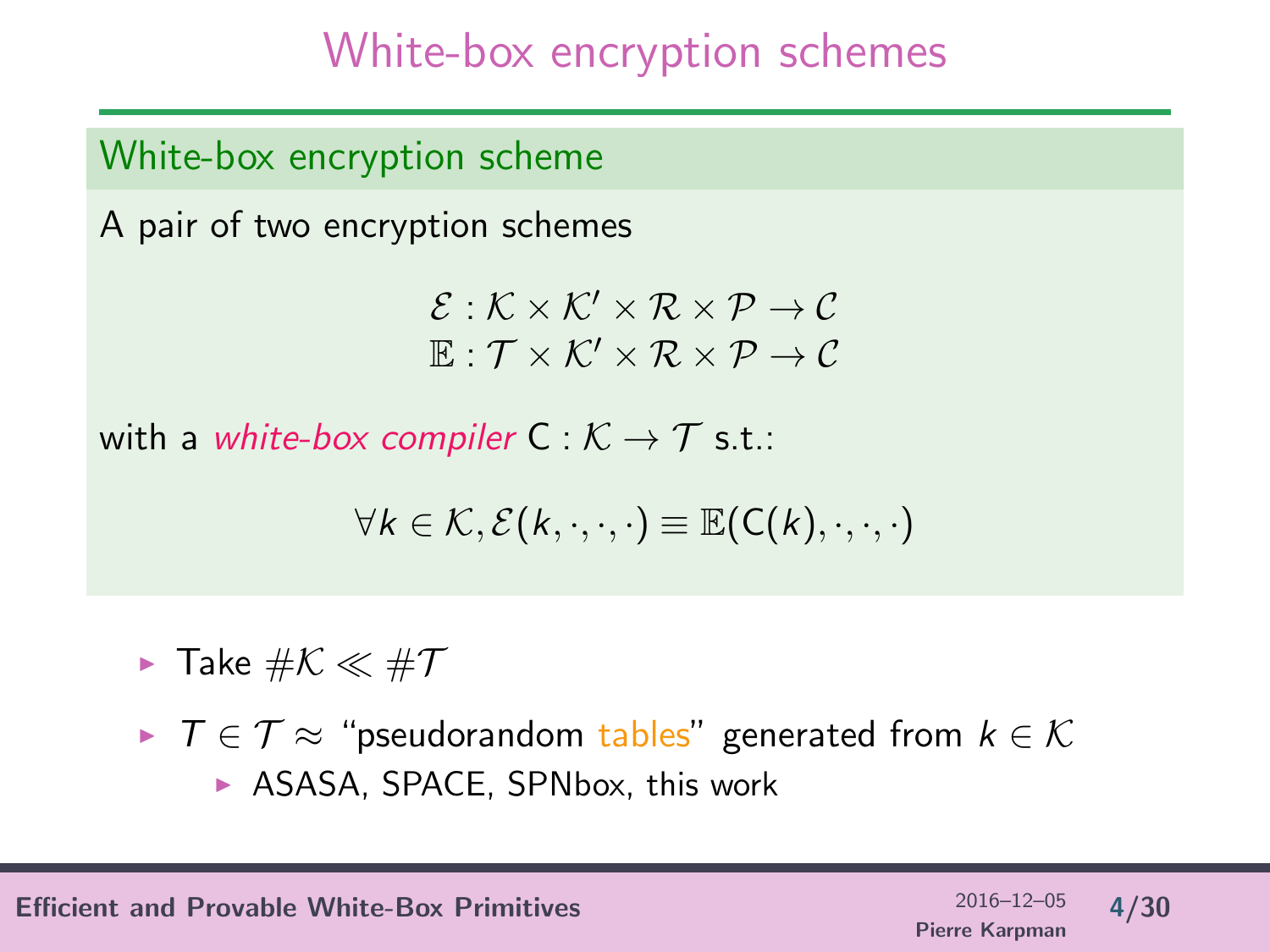#### Black-box attacks:

Pick k, attack  $\mathcal{E}(k, \cdot, \cdot, \cdot)$  as a symmetric cryptosystem

#### White-box attacks:

- Given  $\mathbb{E}(C(k), \cdot, \cdot, \cdot)$ , find equivalent smaller  $\mathbb{E}'$ 
	- $\triangleright$  Compiler adversary: extract k from  $C(k)$
	- Implementation adversary: use less of  $C(k)$  while maintaining functionality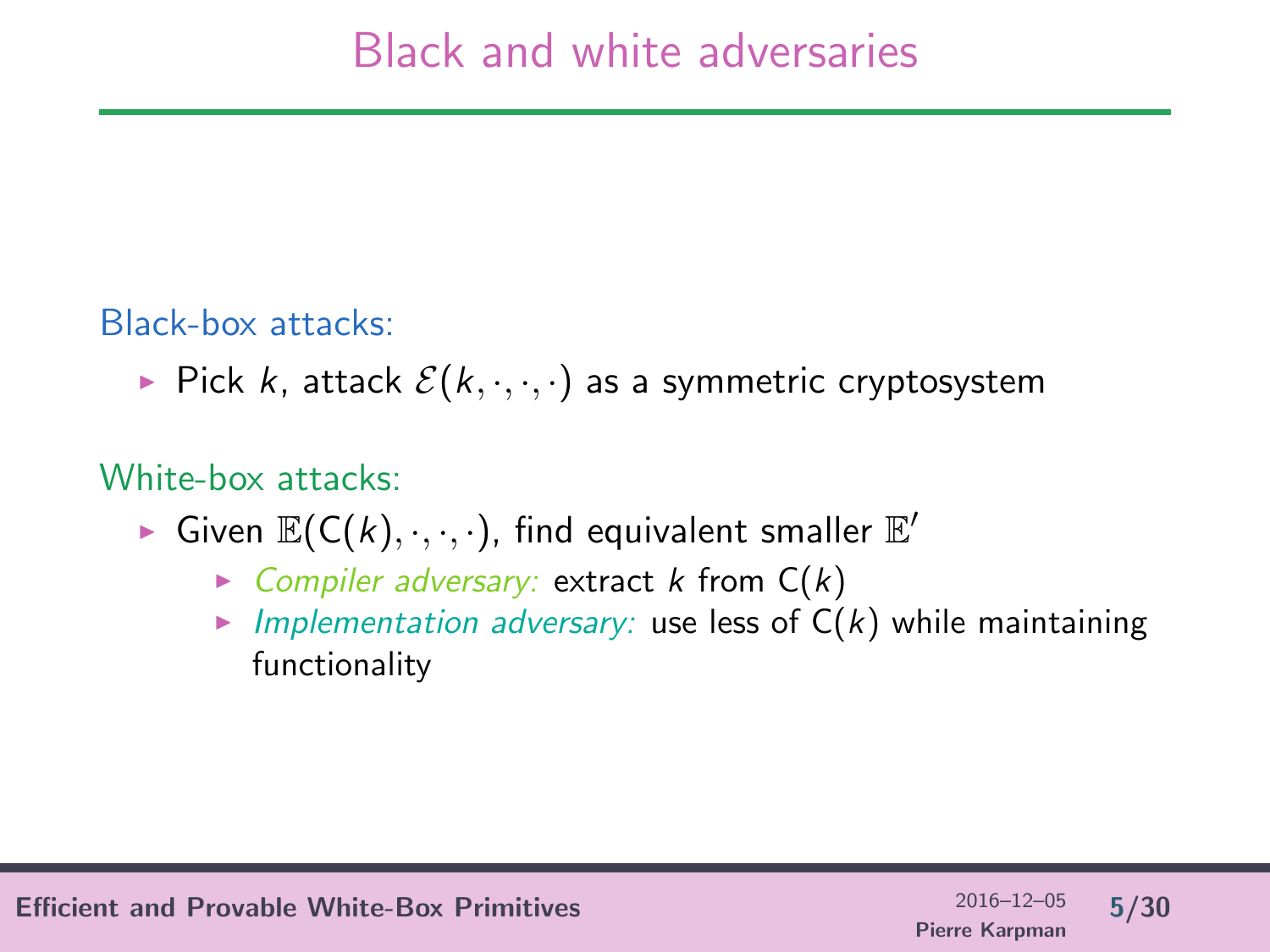## White-box security

Protecting against compiler adversaries:

- $\triangleright$  Build the tables as secure small block ciphers
	- $\triangleright$  ASASA (Biryukov et al., 2014), broken (Minaud et al., 2015), (Dinur et al., 2015)
	- $\triangleright$  SPNbox (Bogdanov et al., 2016)
- $\triangleright$  Build on a normal-sized strong cipher (e.g. the AES)
	- ▶ SPACE (Bogdanov and Isobe, 2015)
	- $\blacktriangleright$  Also this work

Protecting against implementation adversaries:

 $\blacktriangleright$  Force many unpredictable table accesses when running  $\mathbb E$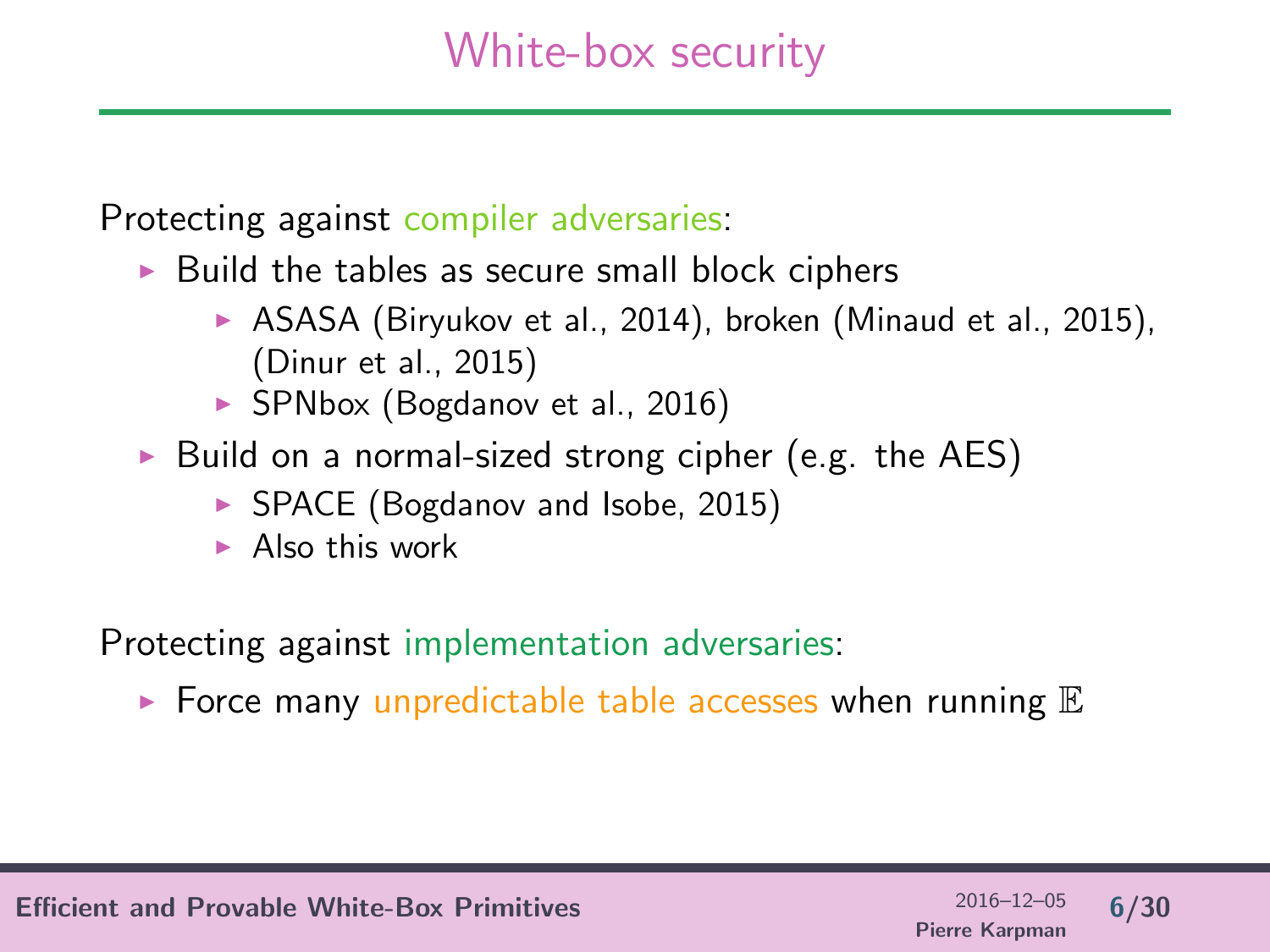<span id="page-6-0"></span>[Provably secure white-box primitives](#page-6-0)

Efficient and Provable White-Box Primitives  $^{2016-12-05}$  7/30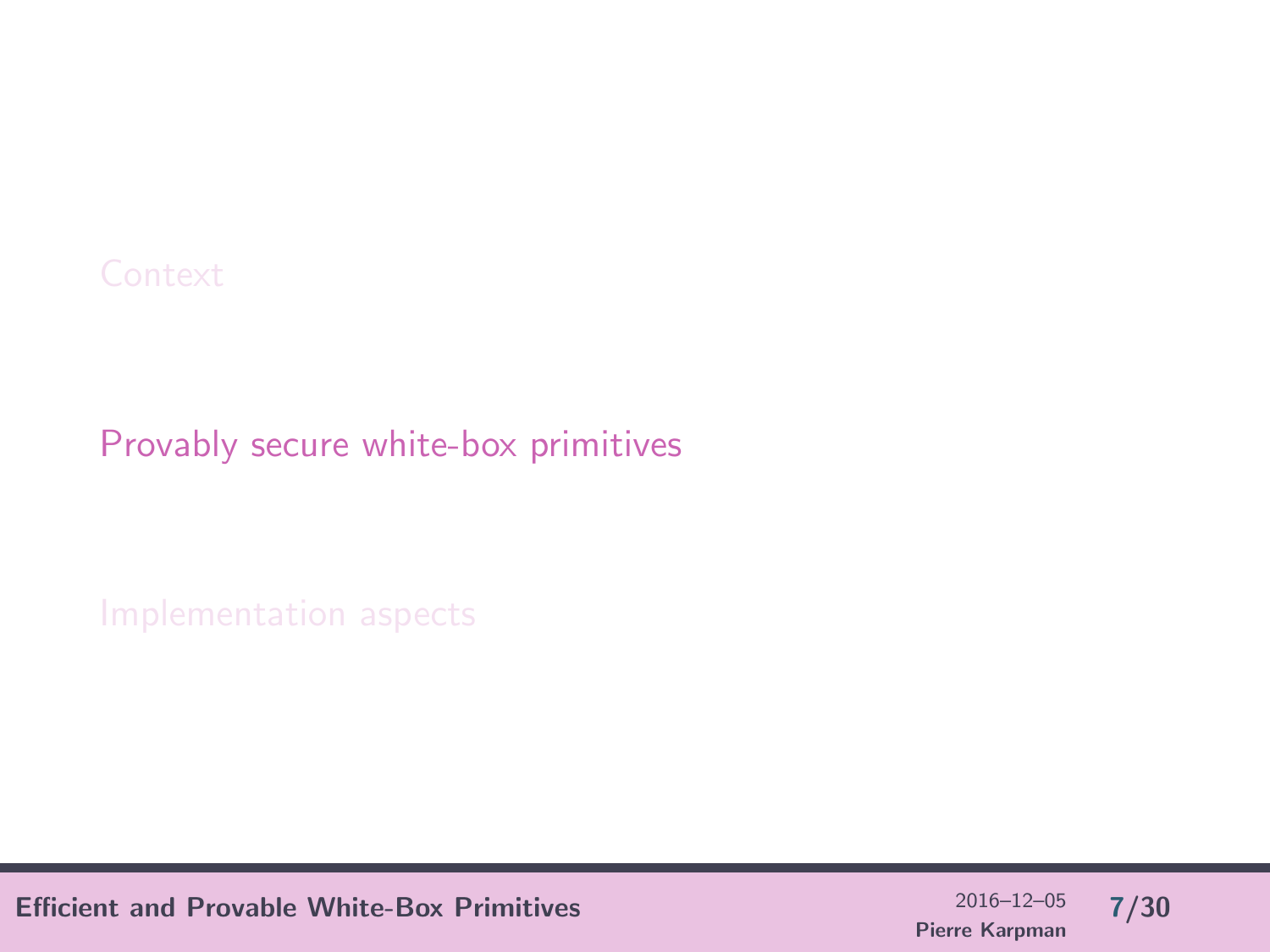# The objective

Design white-box encryption schemes:

- $\triangleright$  With provable arguments v. all black and white-box adversaries
- $\triangleright$  With easily tunable parameters (implementation size, security)

Focus on the necessary primitives:

- $\triangleright$  White-box block ciphers  $\Rightarrow$  the PuppyCipher family
- $\triangleright$  White-box key generators  $\Rightarrow$  the CoureurDesBois family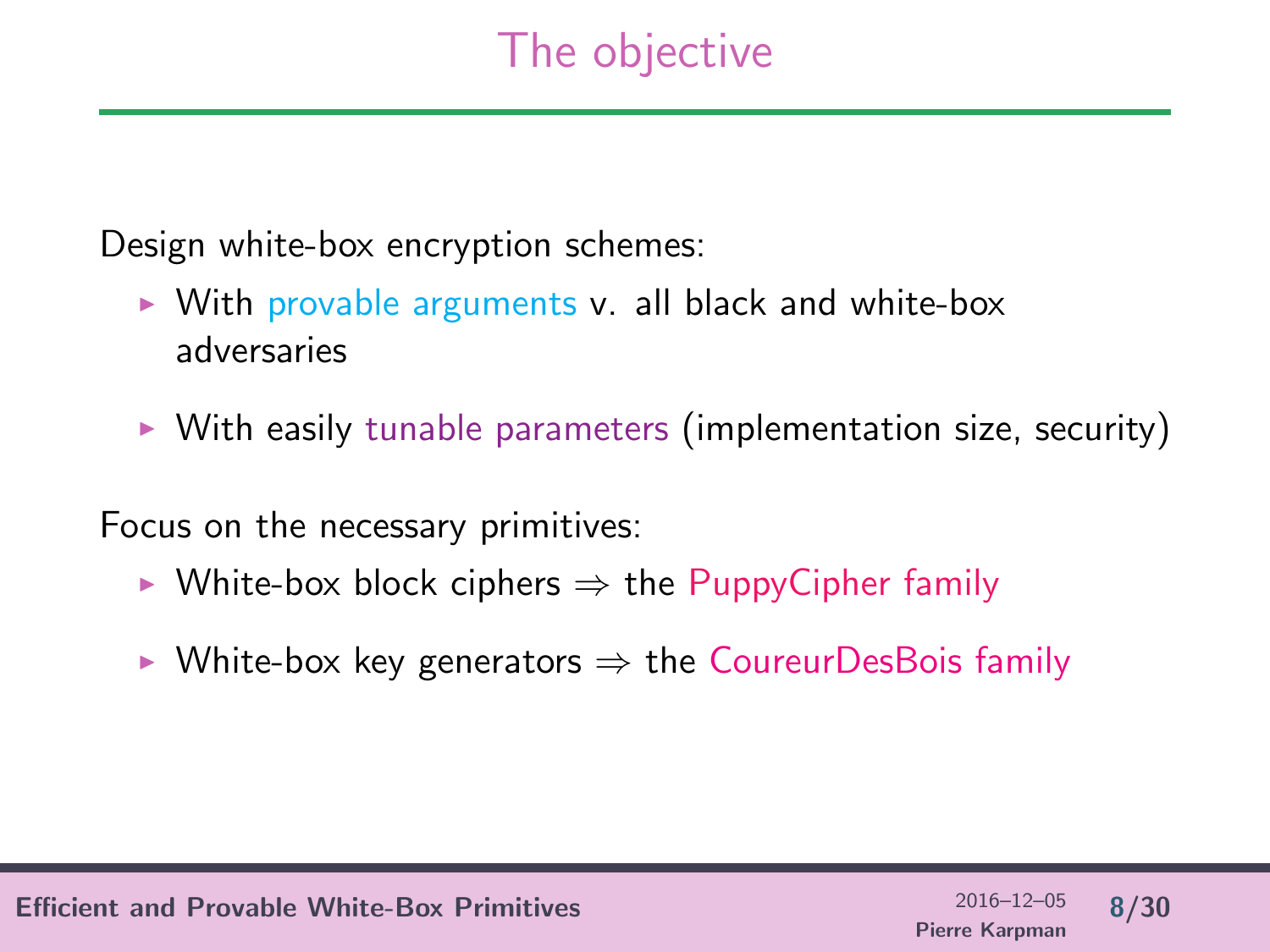# Global strategy

#### **1** Rely on the AES to defeat black-box adversaries

- **2** *m* **b defeat compiler adversaries**
- **3** Define a security model w.r.t. implementation adversaries
- 4 Use it to prove security bounds for the constructions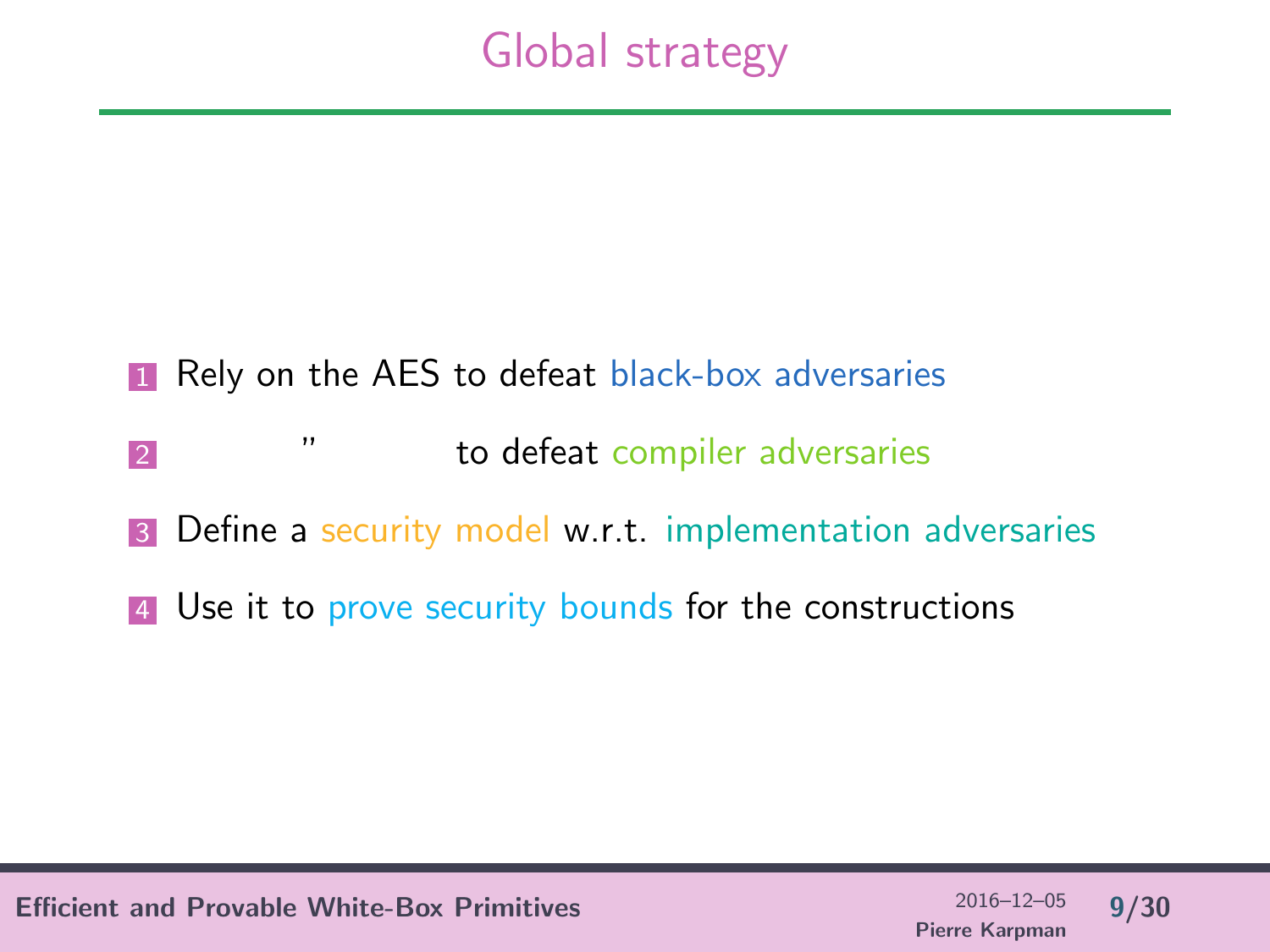#### Black-box adversaries:

- $\triangleright$  Use "black-box calls" to the AES as part of the scheme
	- ► Example:  $\mathbb{\hat{E}} = \mathsf{AES}_{k''} \circ \mathbb{E} \circ \mathsf{AES}_{k''}$
	- $\blacktriangleright$  Happens naturally for our constructions, e.g. PuppyCipher

#### Compiler adversaries:

- $\triangleright$  Define C(k) from the AES with key k
	- ► Example:  $C(k) = [AES_k(0^{112}||i)], 0 \le i < 2^{16}$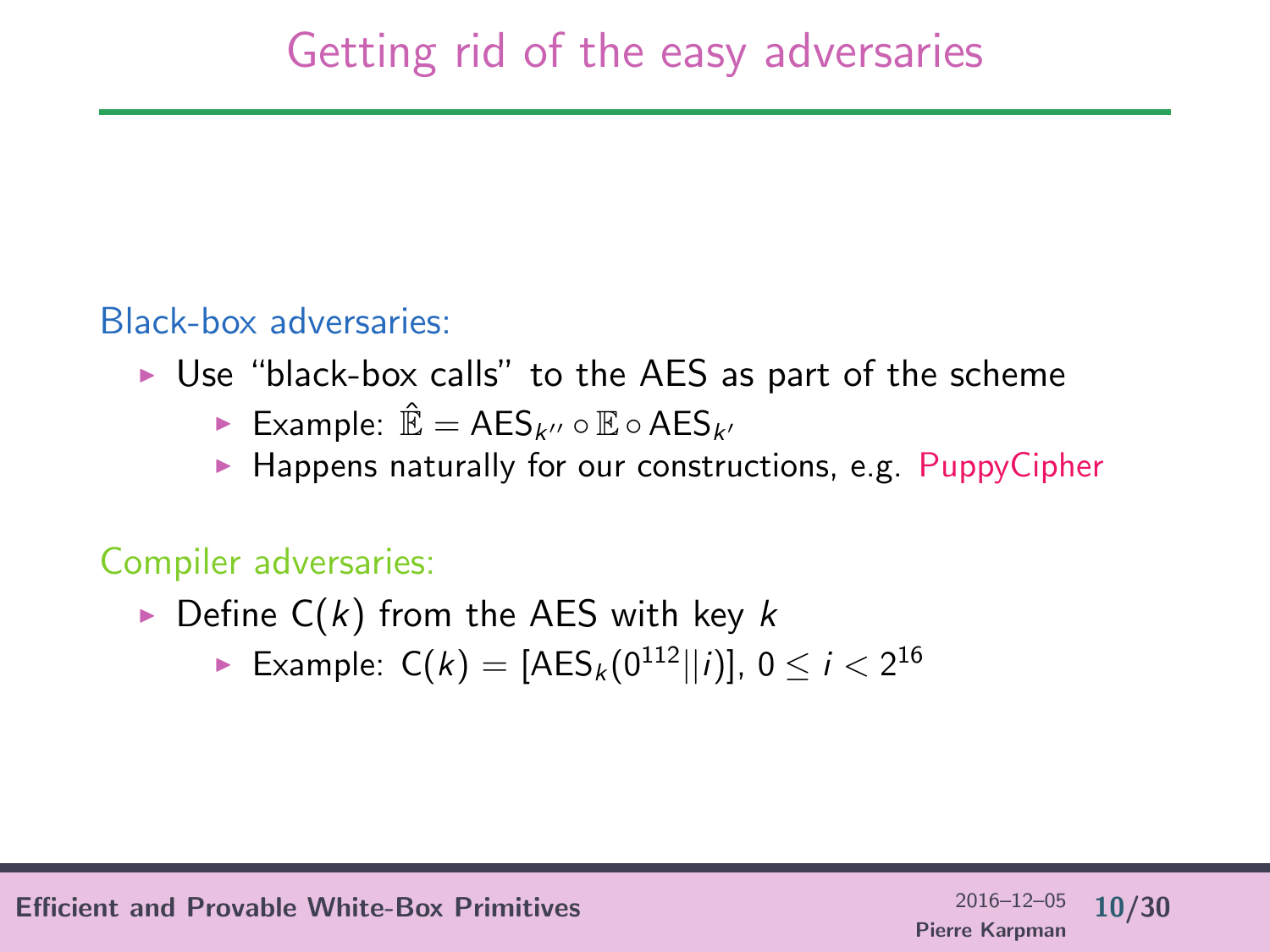# A model for (weak) incompressibility

For a table-based scheme  $\mathbb{E}: \mathcal{T} \times \mathcal{K}' \times \mathcal{R} \times \mathcal{P} \rightarrow \mathcal{C}$ :

ENC-TCOM (weak incompressibility)

```
Security parameters: s, \lambda, \delta
```
**B** picks T from  $T$  uniformly at random **A** adaptively queries  $\mathcal{T}[q_i]$ ,  $0 \leq i < s$ **B** picks  $(K', R, P)$  from  $K' \times R \times P$  uniformly at random **A** wins by providing  $C = \mathbb{E}(T, K', R, P)$ 

 $\mathbb E$  is  $(s, \lambda, \delta)$ -secure if with  $\mathsf{Pr} = 1 - 2^{-\lambda}$  over the choice of  $\mathcal T$ , **A** wins with  $Pr < \delta$ 

Efficient and Provable White-Box Primitives 2016–12–05 11/30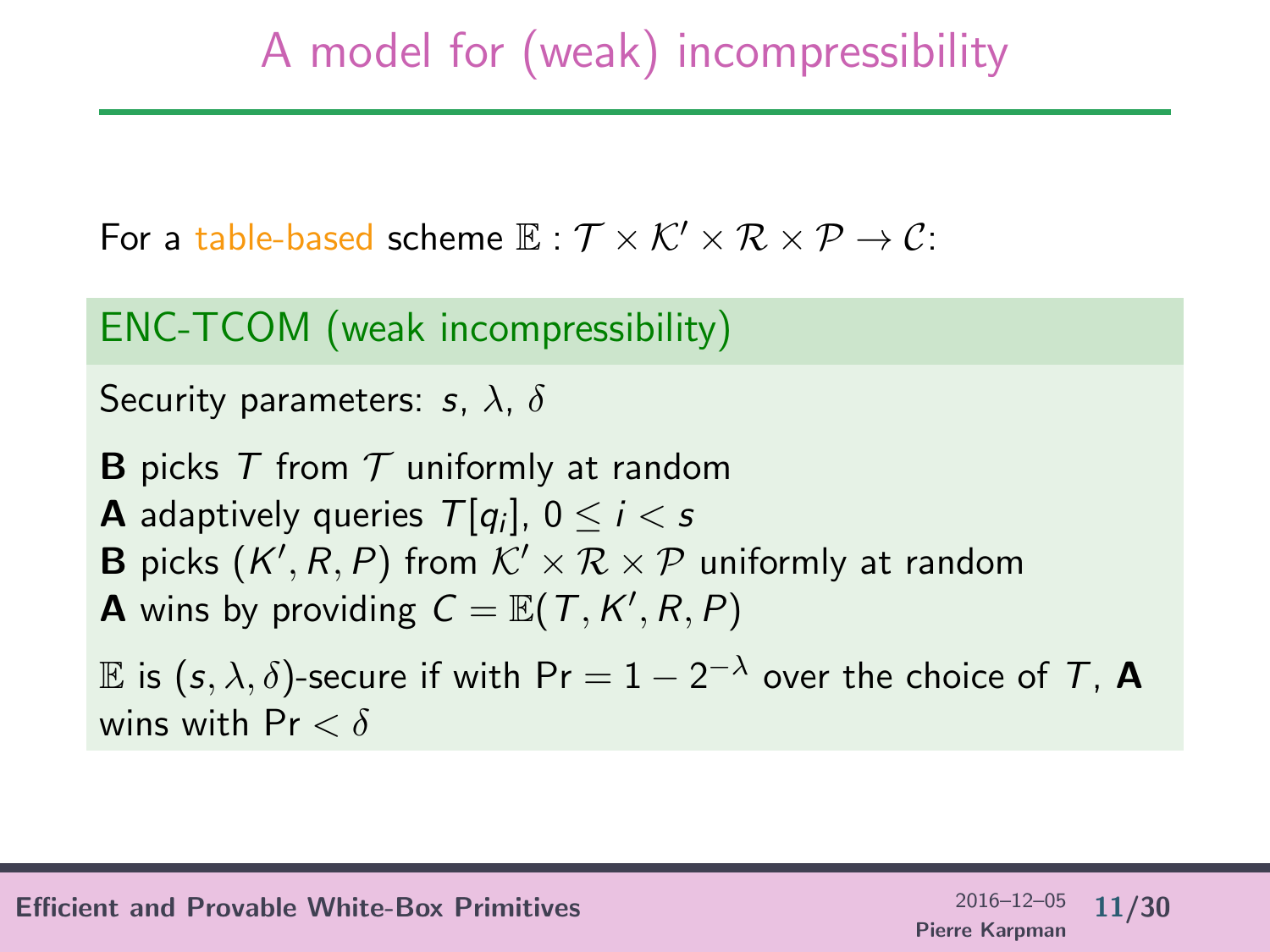# Remarks on ENC-TCOM

#### Source of "weakness":

 $\triangleright$  Assumption on the adversarial strategy

Strong variant (sketch):

 $\triangleright$  **A** chooses a leak function f guaranteeing

min-entropy $(x|f(x)) > \mu$ 

- $\triangleright$  **B** picks T, sends  $f(T)$  to **A**
- $\triangleright$  **A** tries to encrypt a random message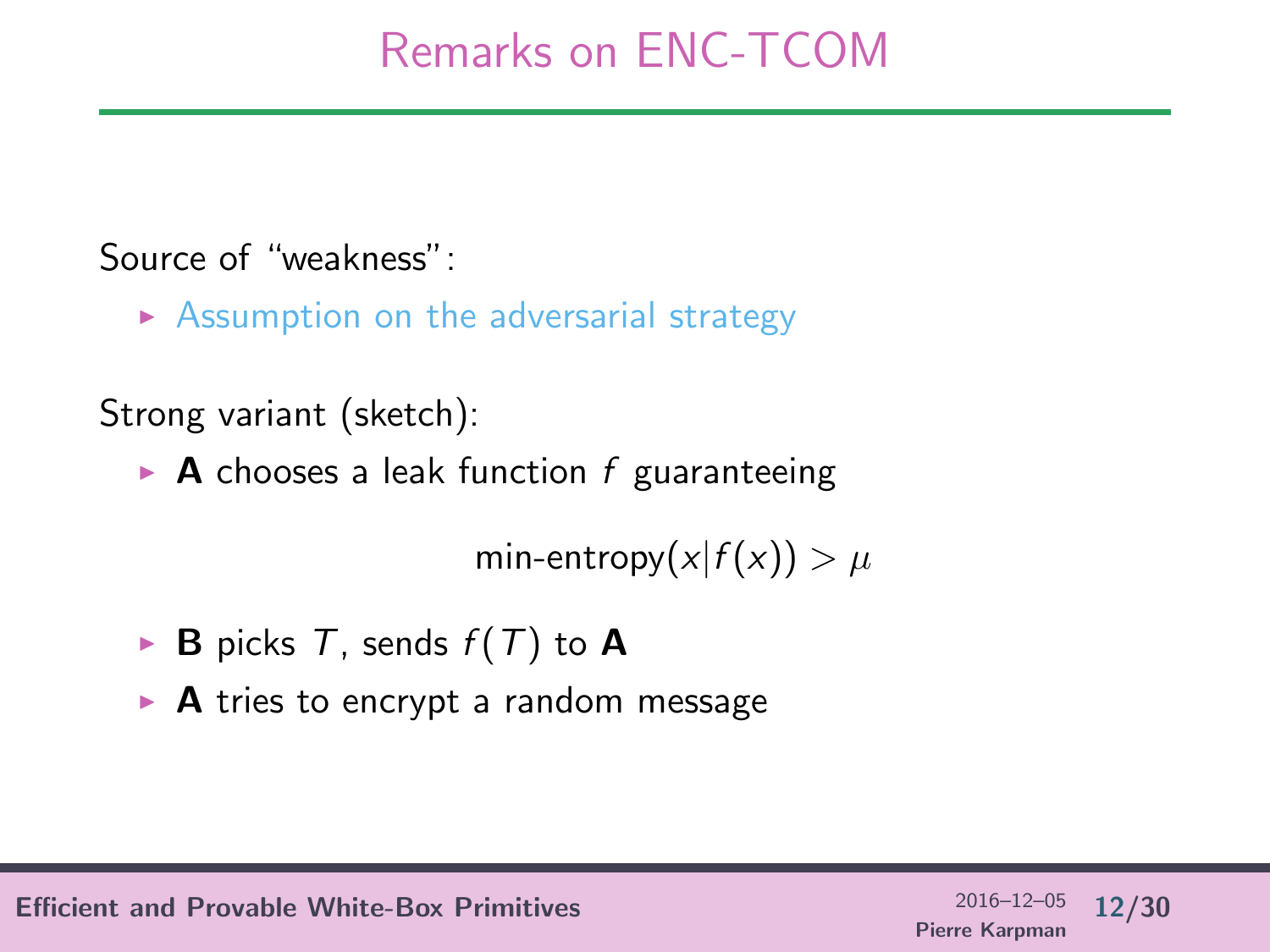Objective: A family CDB  $-t : \mathcal{R} \to \mathcal{K}$ 

- $\triangleright$  Can be used for key generation in a hybrid system
- $\blacktriangleright$  Tunable implementation size parameter t
- ▶ Provably secure w.r.t. ENC-TCOM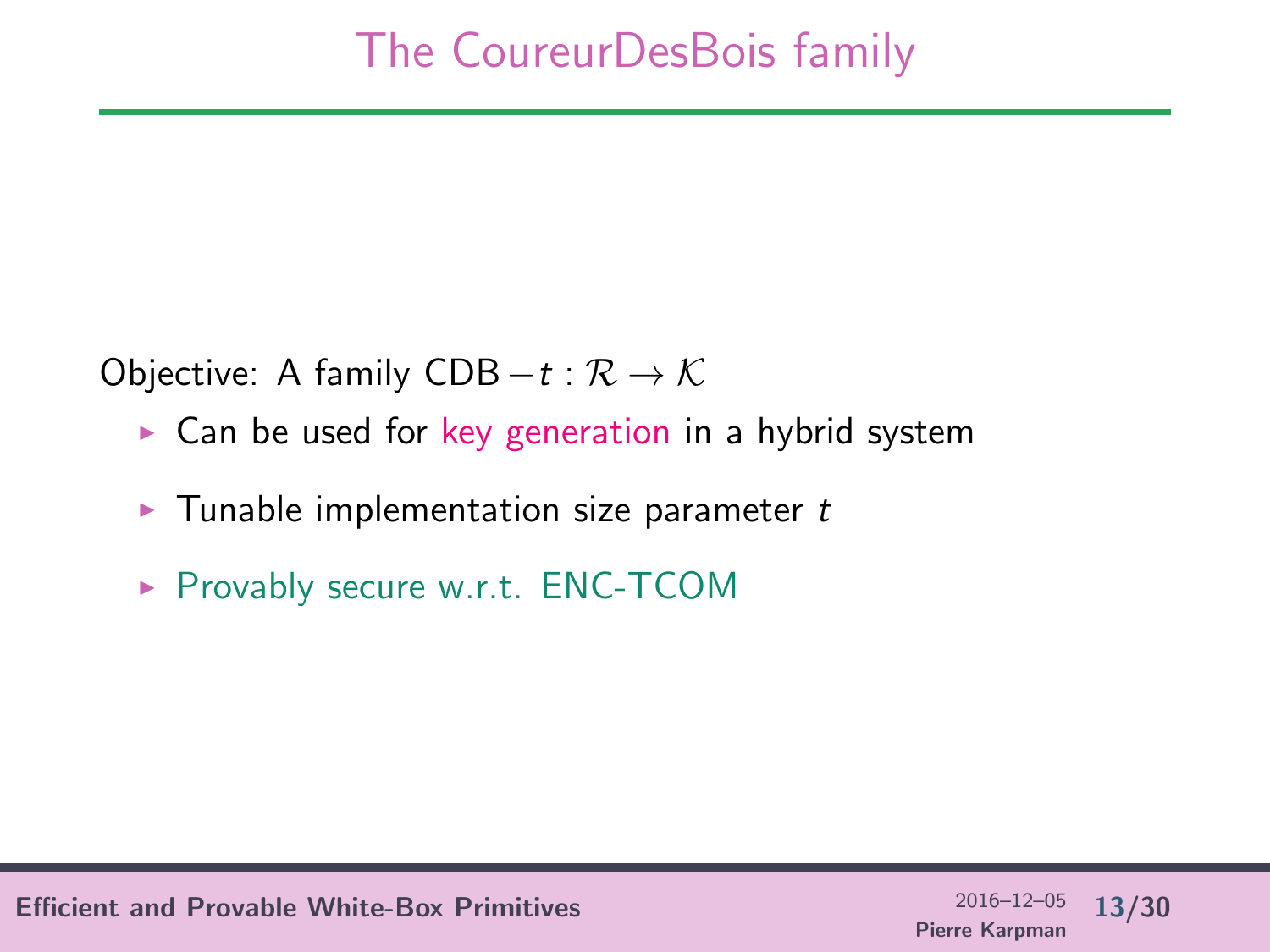## A simple structure

Compilation phase:

- ►  $T = C(k) = [AES_k(0^{128-t}||i)], 0 \le i < 2^t$
- $\triangleright$  T has size  $2^{t+4}$  bytes

Use the random input r to  $CDB - t$  to:

- **1** Generate a pseudorandom sequence  $(S_i)$  of *n t*-bit values (use AES-CTR)
- 2 Access T at indices  $S_0, \ldots, S_{n-1}$
- 3 Arrange the outputs in a matrix  $Q \in \mathcal{M}_d(\mathbb{F}_{2^{128}})$ ,  $d = \lceil \sqrt{n} \rceil$
- 4 Generate  $a,b \in \mathbb{F}_{2^{128}}^d$  (use AES-CTR)
- **5** The result is  $\mathbf{k} = \sum_{i,j} Q_{i,j} \cdot a_i \cdot b_j$  (extractor from Coron et al., 2011)

Efficient and Provable White-Box Primitives 2016–12–05 14/30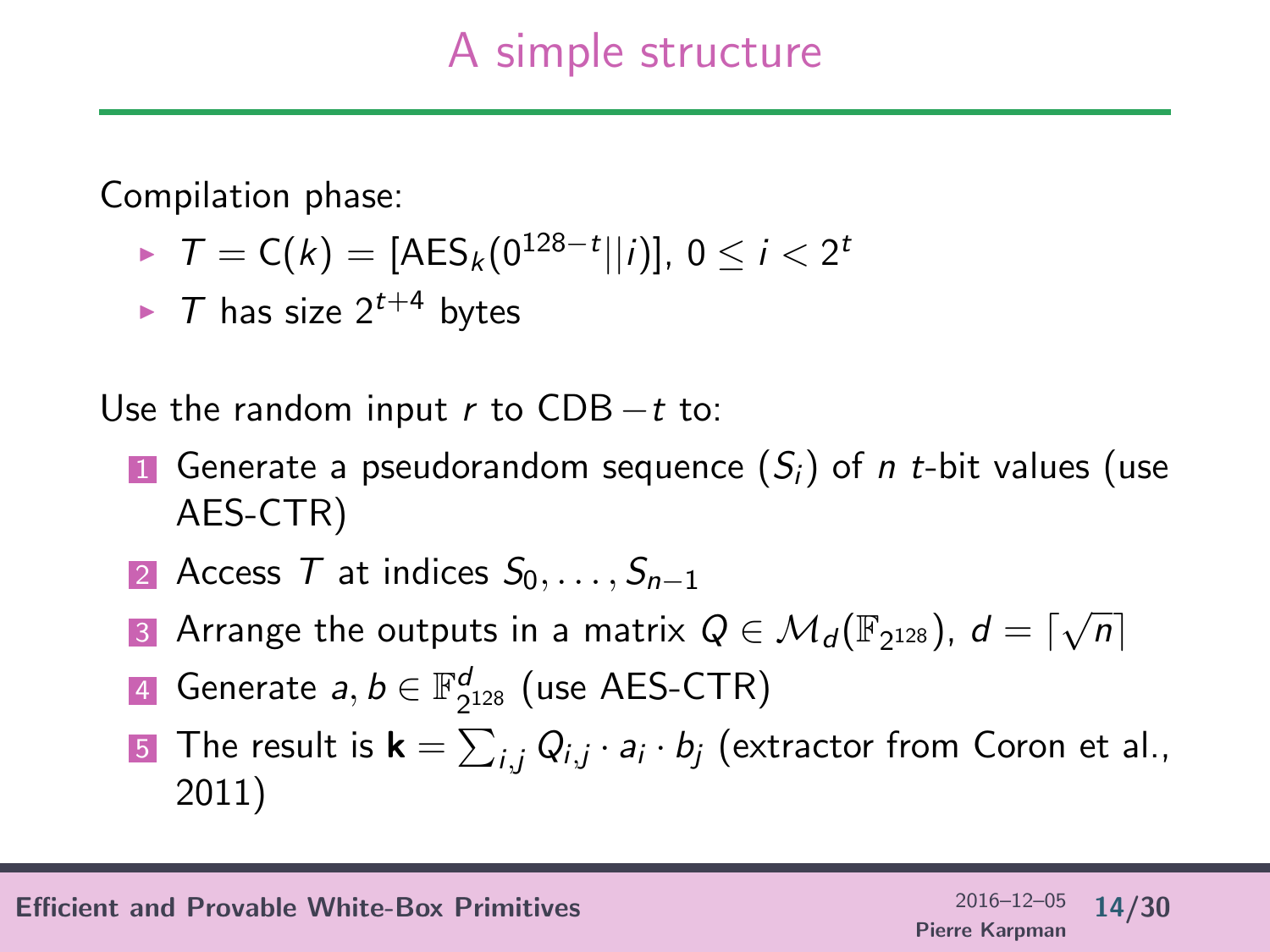### CoureurDesBois-16 in a picture



Efficient and Provable White-Box Primitives  $^{2016-12-05}$  15/30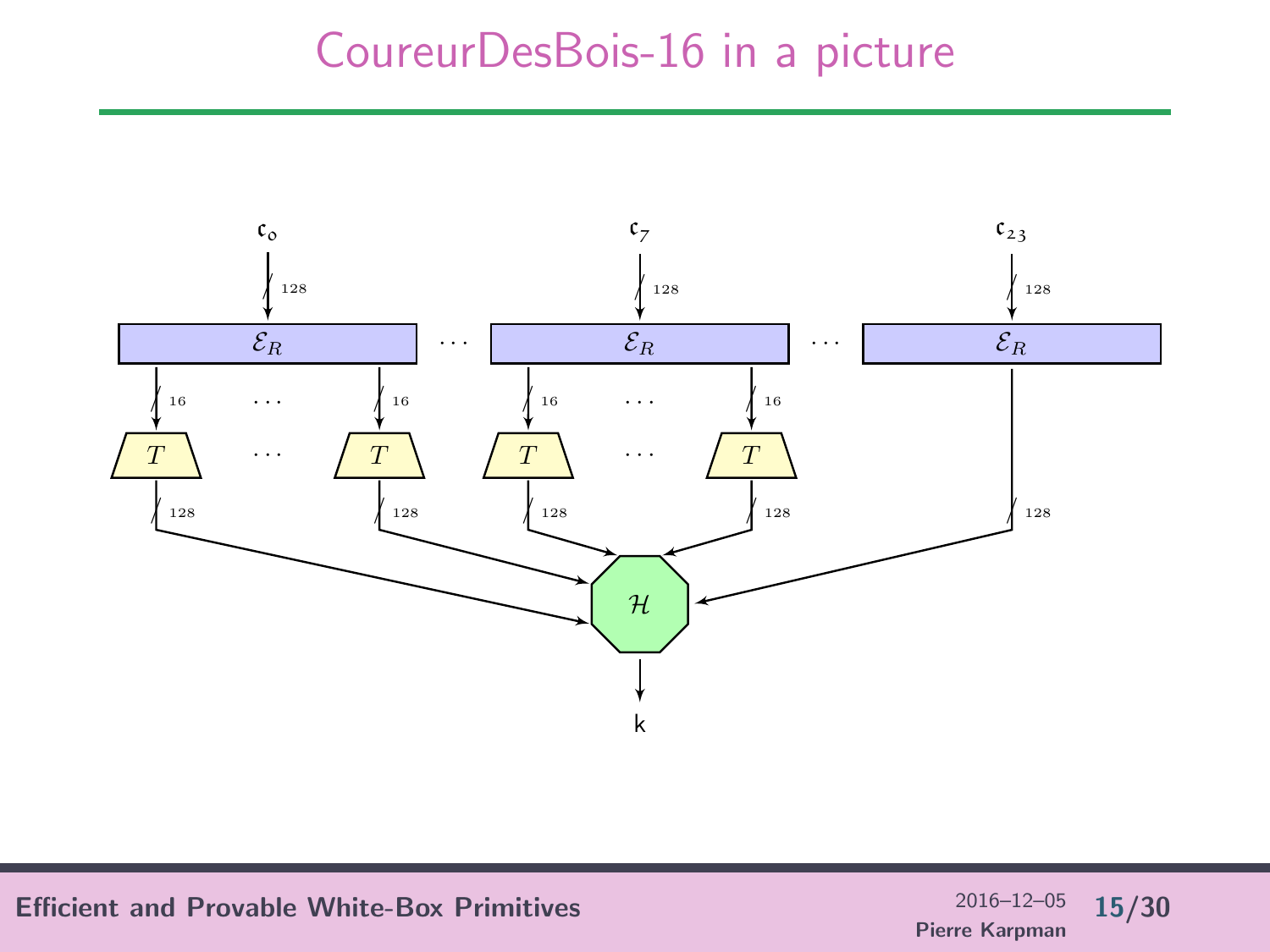Idea: **A** cannot predict **k** if it doesn't know  $T[x]$  for some x

- **In Let A** keep s table outputs (ratio  $\alpha := s/\#T$ )
- If What should be n for **A** to miss at least one T input w.h.p.?

Security target:  $\delta = 128 - \log(s) \approx 128 - t$  bits

 $\triangleright$  **A** could store s random values **k** instead

A generic lower bound:

► We need at least r rounds with  $\alpha^r \leq 2^{-\delta}$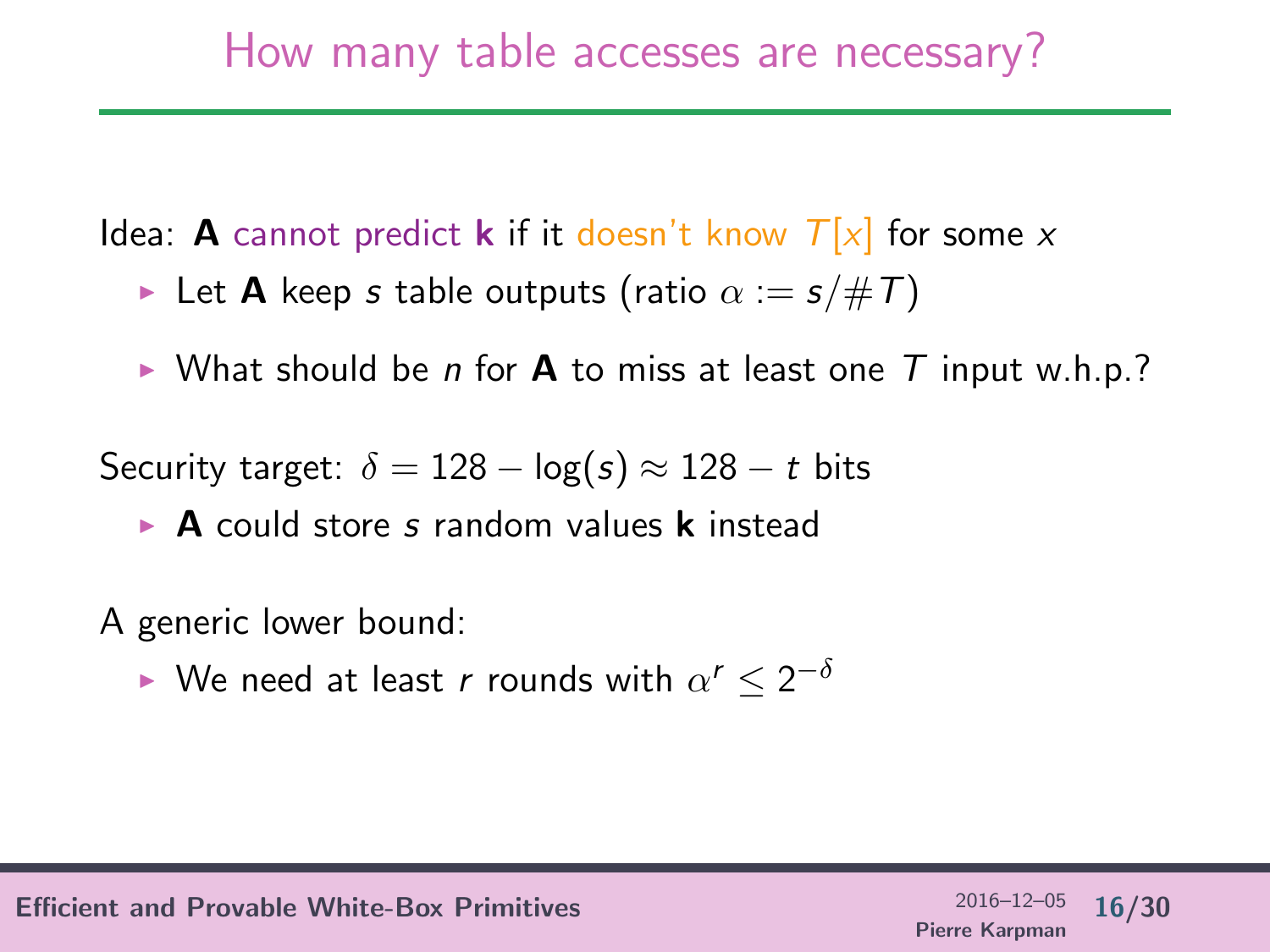## The result

- $\triangleright$  One more round than the generic lower bound is enough
- $\triangleright$  See the paper for details

Example:  $\alpha = 2^{-2}$ 

- $\triangleright$  CDB −16: 57 table accesses ( $\delta = 112$ )
- ► CDB  $-20$ : 55 table accesses  $(\delta = 108)$
- $\triangleright$  CDB −24: 53 table accesses ( $\delta = 104$ )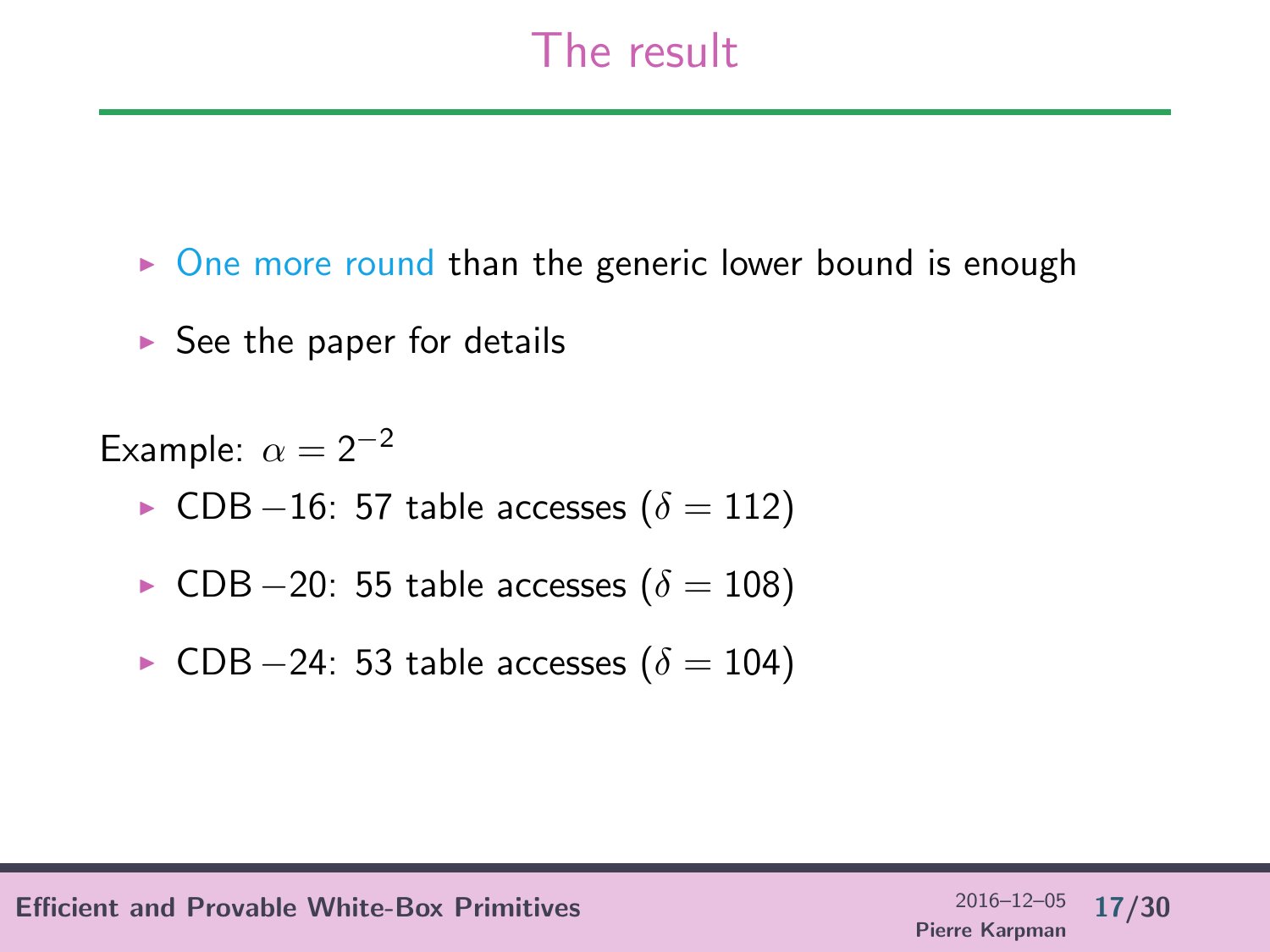## There is more

CoureurDesBois can also be proven secure in the strong model

- $\triangleright$  Exploit similarity of incompressibility and bounded-storage models
- ▶ Use results from Vadhan on local extractors (2004)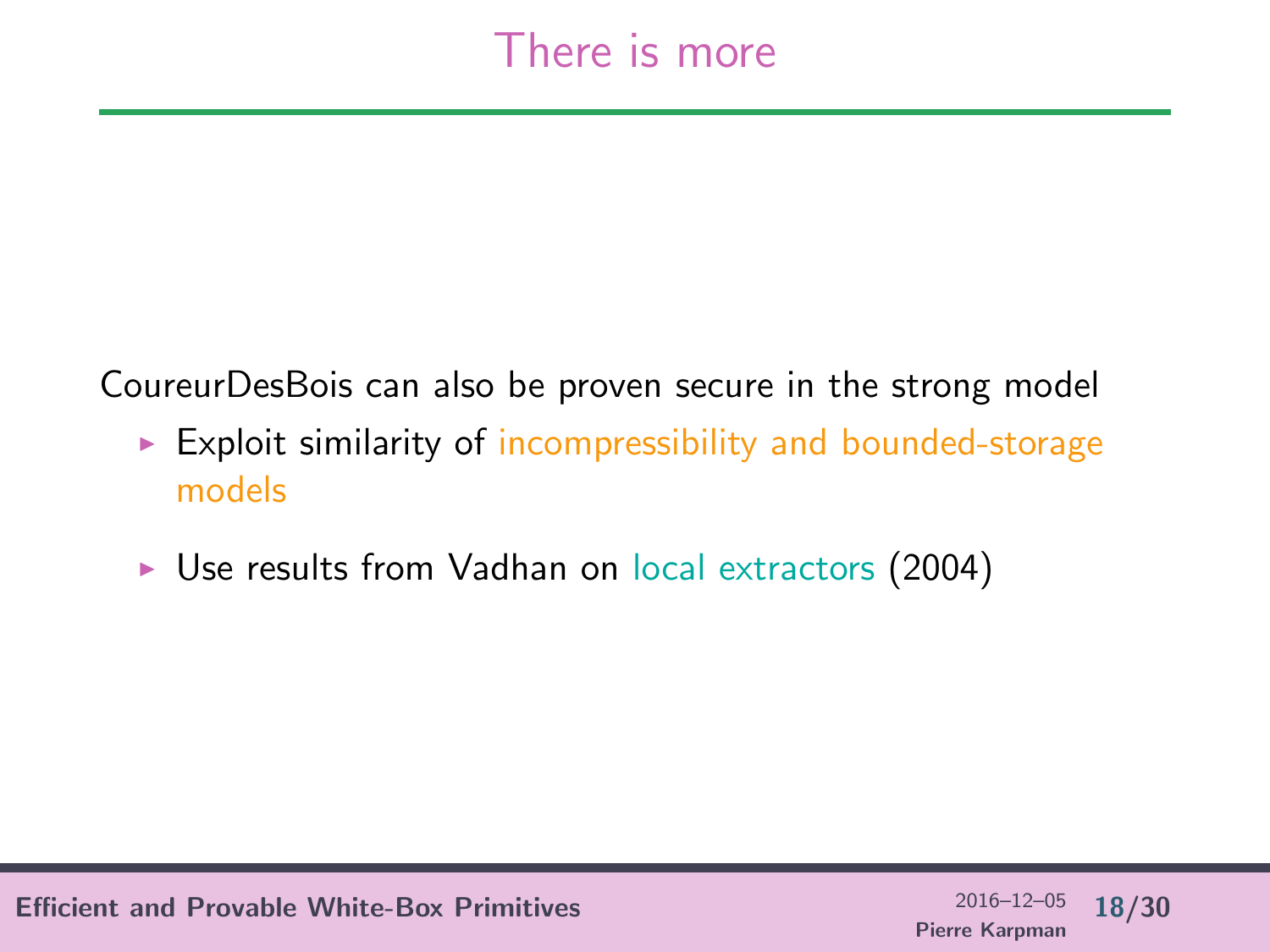Objective: A family PC  $-t : \mathcal{K}' \times \mathcal{P} \to \mathcal{C}$ 

- ► Take  $K' = P = C = \{0, 1\}^{128}$  (typical block cipher sizes)
- $\blacktriangleright$  Tunable implementation size parameter t
- $\triangleright$  Provably secure w.r.t. ENC-TCOM
- $\triangleright$  Can be seen as a sequential variant of CoureurDesBois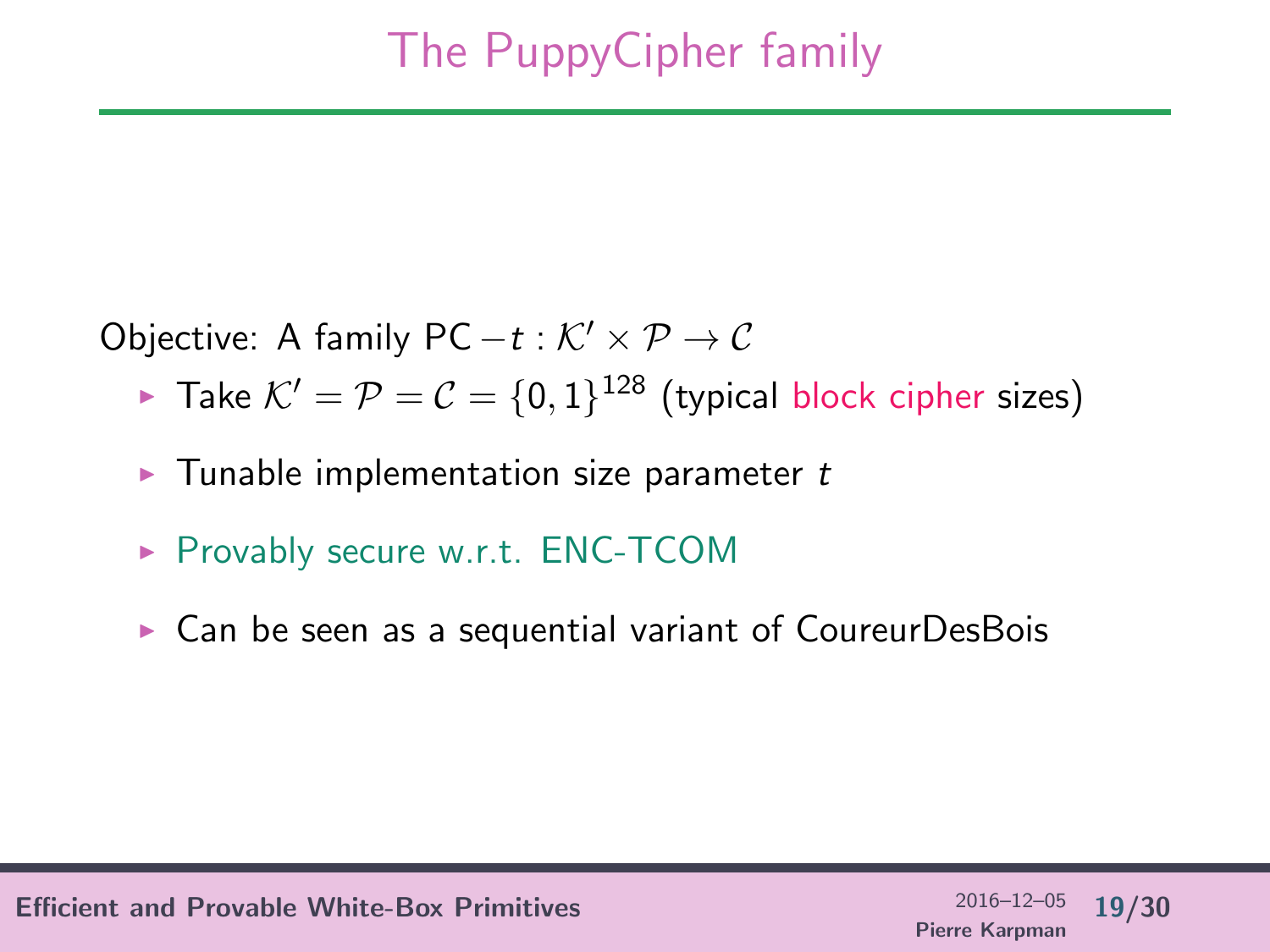Compilation phase:

- $I_{u=0,...,64/t-1} = C(k) = [[\text{AES}_{k}(K_{u}||i)]_{64}], 0 \leq i < 2^{t}$
- ►  $\{T_u\}$  has size  $(64/t-1) \times 2^{t+3}$  bytes

Encryption phase:

- $\triangleright$  Round function: one Feistel step  $+$  one AES call
- $\triangleright$  (m<sub>L</sub>||(m<sub>R1</sub>||m<sub>R2</sub>))  $\mapsto$  AES((m<sub>L</sub> ⊕ T<sub>0</sub>(m<sub>R1</sub>) ⊕ T<sub>1</sub>(m<sub>R2</sub>)||m<sub>R</sub>))

Efficient and Provable White-Box Primitives 2016–12–05 20/30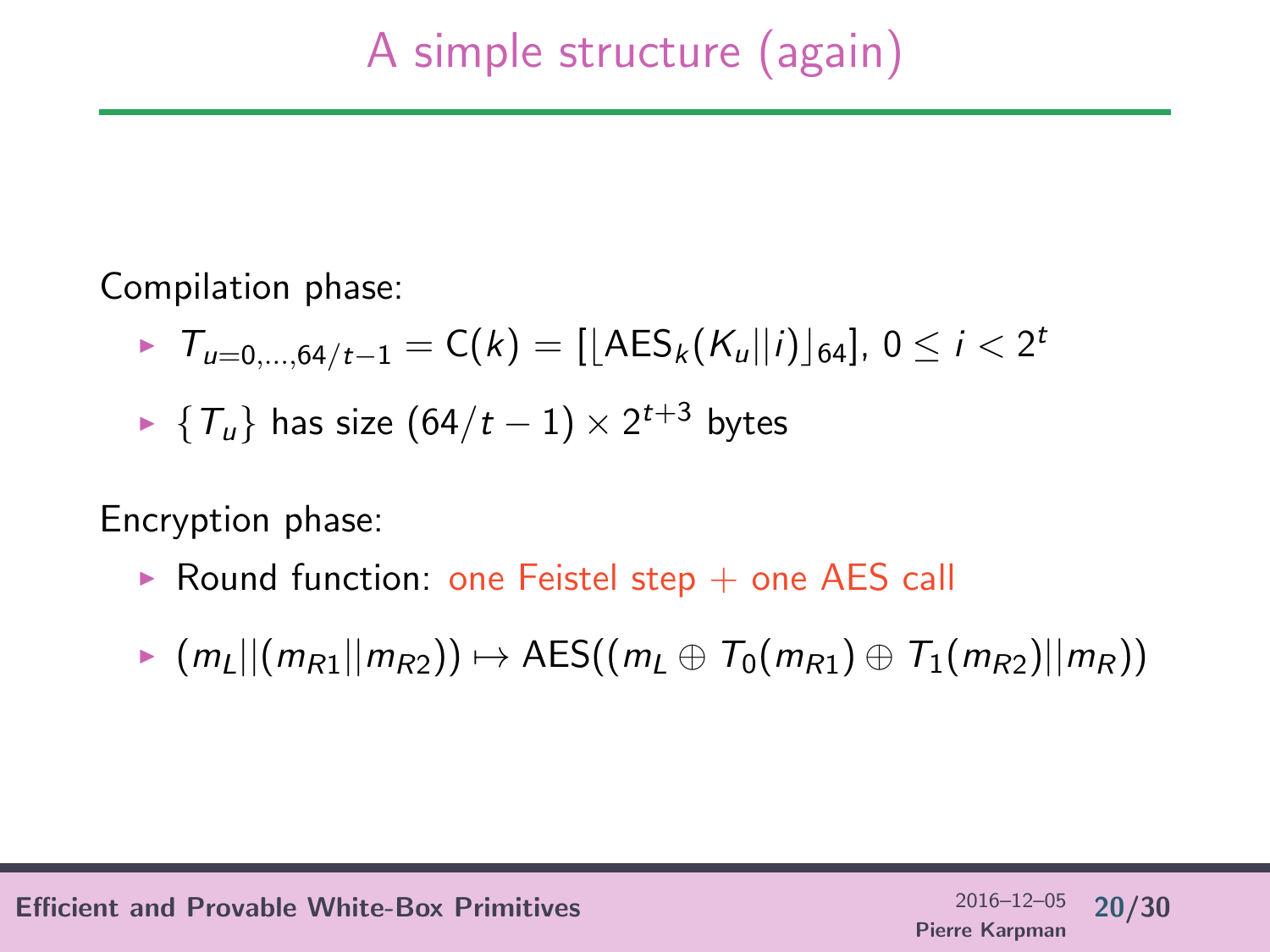## PuppyCipher-24 in a picture (top)



Efficient and Provable White-Box Primitives  $^{2016-12-05}$  21/30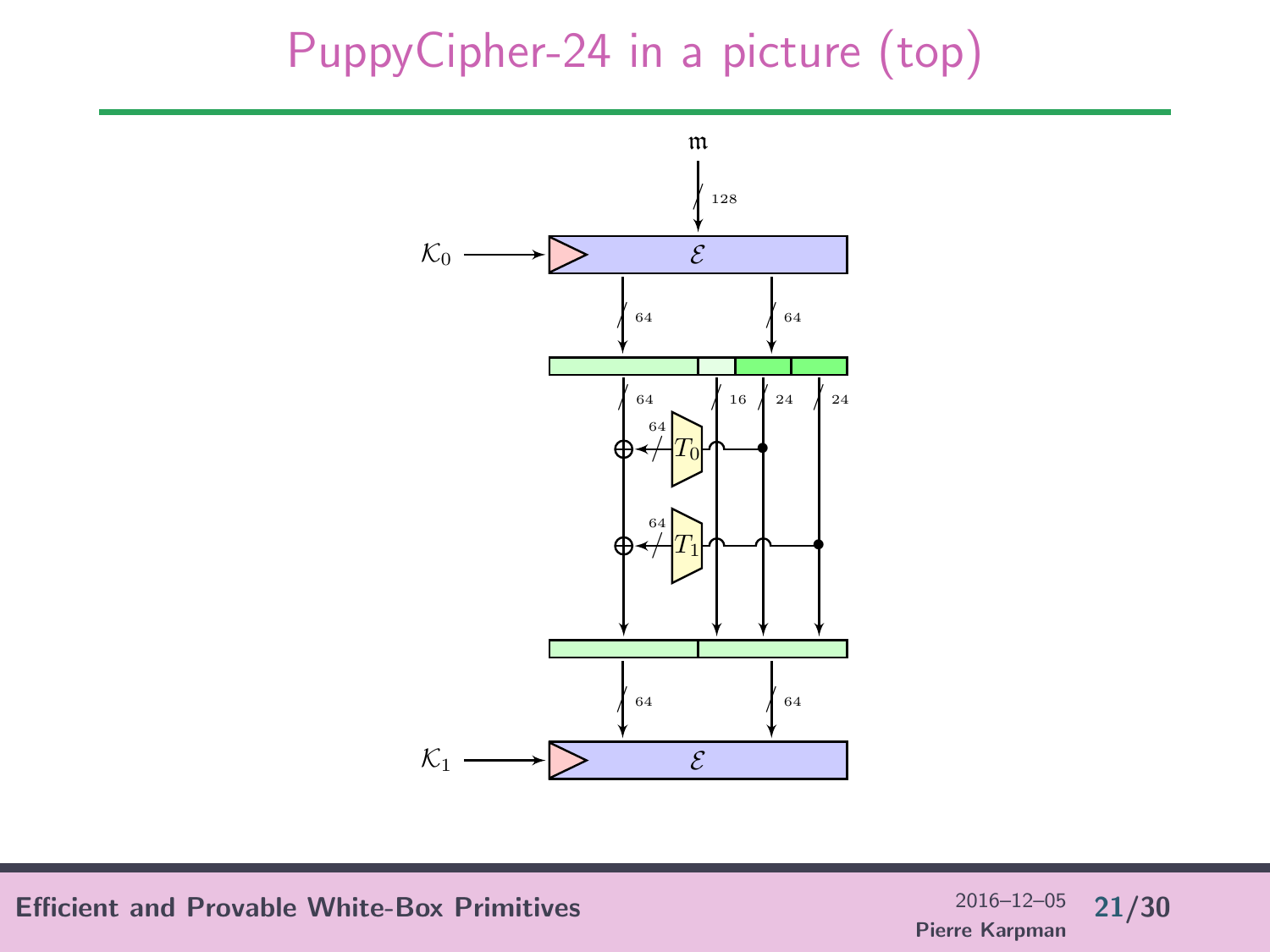## PuppyCipher-24 in a picture (bottom)



Efficient and Provable White-Box Primitives  $^{2016-12-05}$  22/30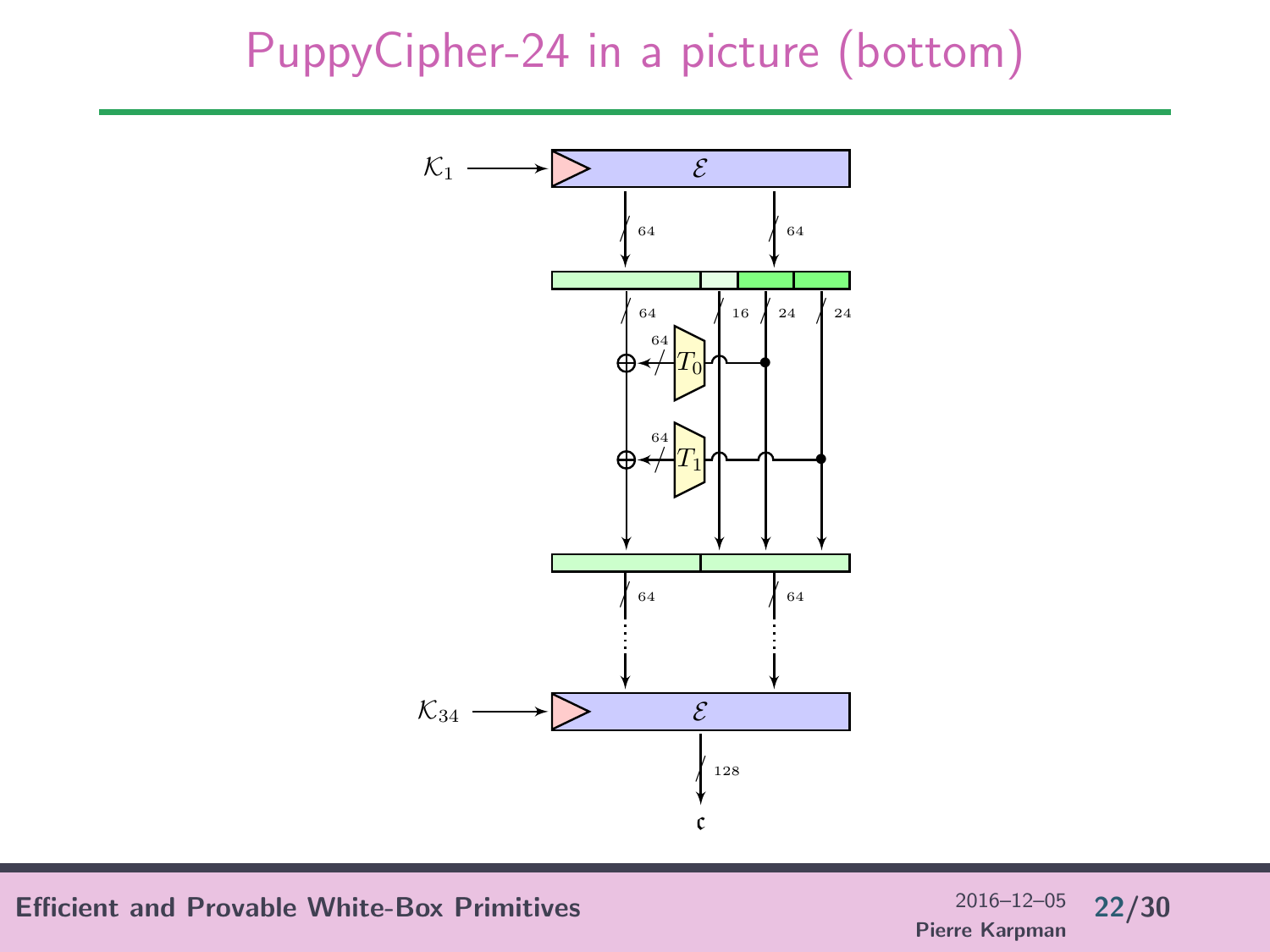## How many table accesses are necessary?

- $\triangleright$  Proof idea similar to CoureurDesBois (weak model)
- $\triangleright$  More intricate because of non-independence of inputs
- $\triangleright$  See the paper for details

Example:  $\alpha = 2^{-2}$ 

- ► PC –16: 18 rounds / 72 table accesses ( $\delta = 112$ )
- ► PC -20: 23 rounds / 69 table accesses ( $\delta = 108$ )

▶ PC –24: 34 rounds / 68 table accesses (
$$
\delta = 104
$$
)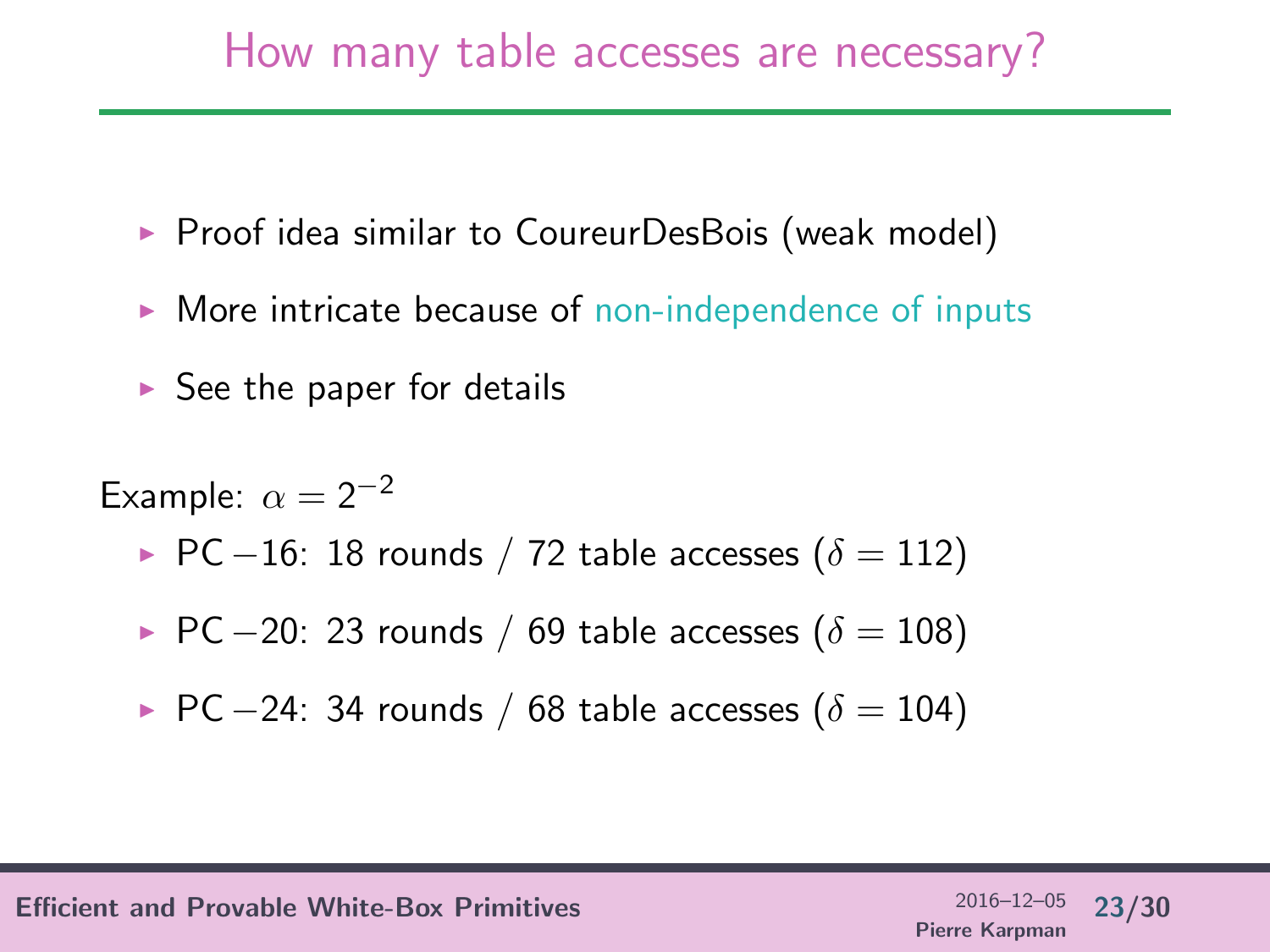<span id="page-23-0"></span>

[Implementation aspects](#page-23-0)

Efficient and Provable White-Box Primitives  $^{2016-12-05}$  24/30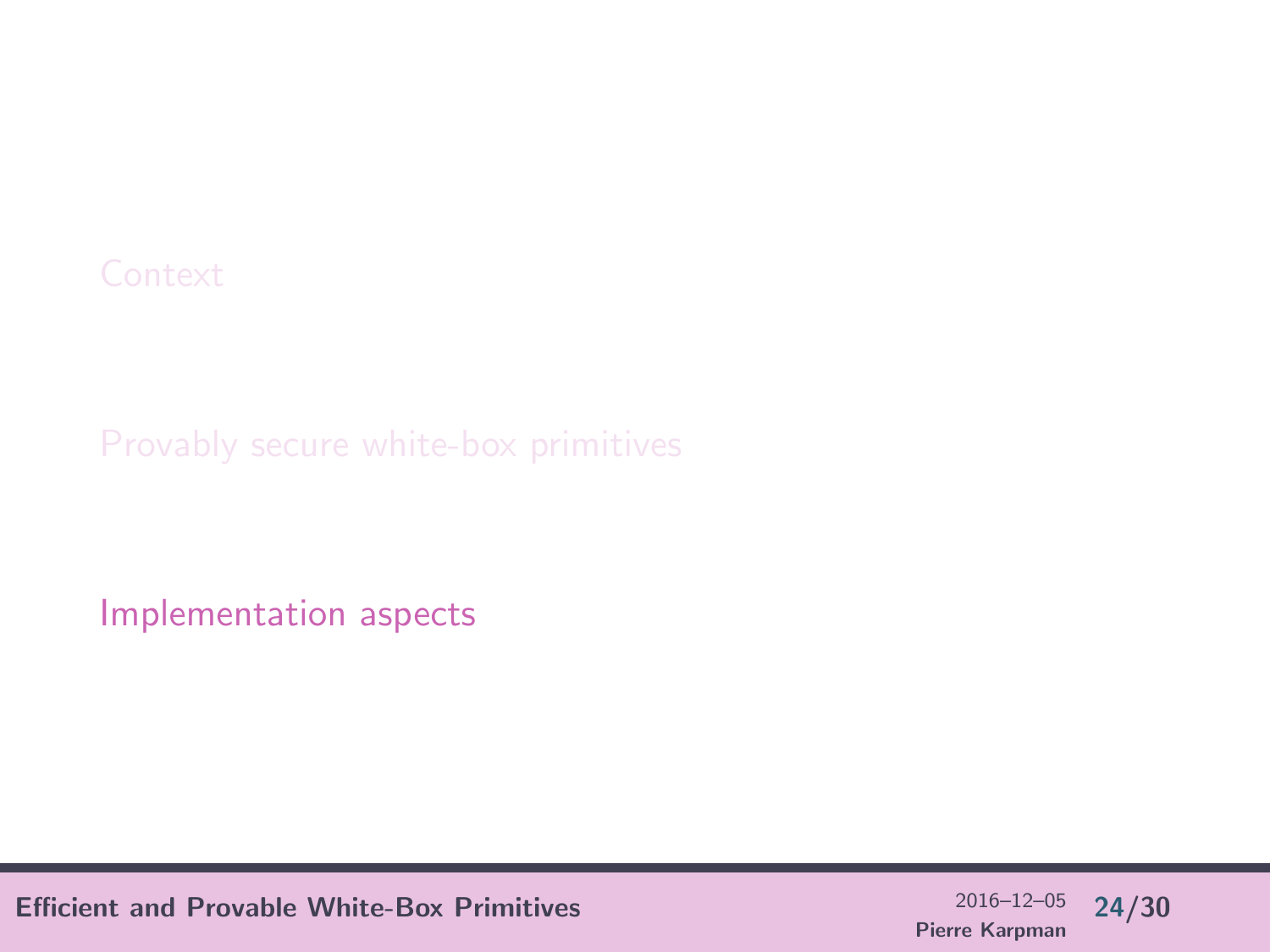# Features of CDB and PC

- $\triangleright$  All individual components are efficient
- $\triangleright \#$  Table access is near-minimal for a given security
- $\triangleright$  CoureurDesBois is highly parallelizable
- $\triangleright$  Some table accesses also parallel in PuppyCipher
- $\triangleright$  More aggressive variant of PuppyCipher: Hound
	- $\triangleright$  Use only 5-round AES after each Feistel step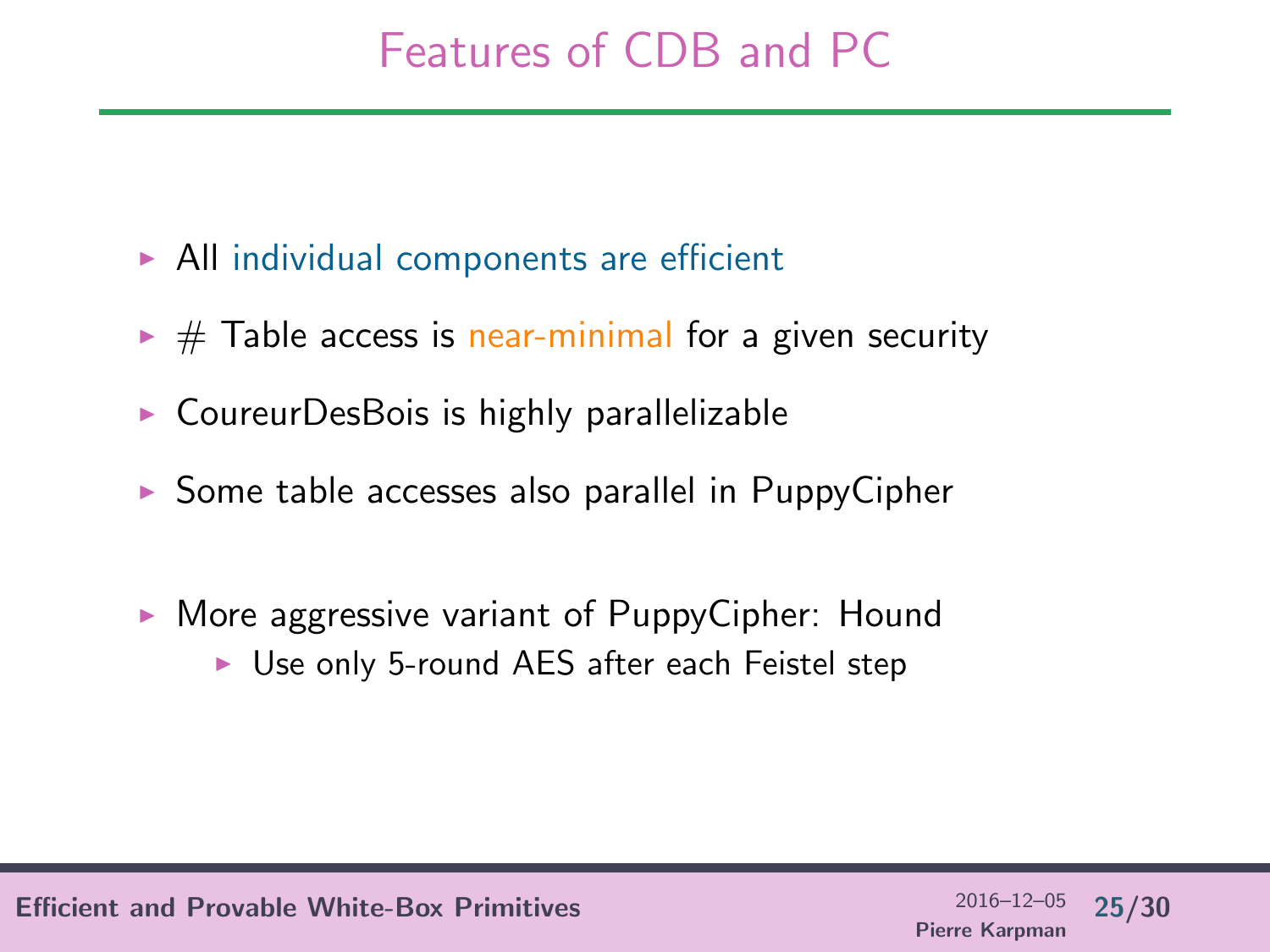#### Execution time in cycles / one block / Xeon E5-1603v3

|                   | Size (bytes) | Avg.  | Std. Dev. |
|-------------------|--------------|-------|-----------|
| PC-16 (white-box) | $2^{21}$     | 2800  | 70        |
| PC-16 (secret)    | negl.        | 3940  | 10        |
| PC-24 (white-box) | $2^{28}$     | 23390 | 1340      |
| PC-24 (secret)    | negl.        | 6600  | 60        |
| HD-24 (white-box) | $2^2$        | 21740 | 1230      |
| HD-24 (secret)    | negl.        | 5360  | 60        |

 $\blacktriangleright$  175 to 1460 cycles/byte

Efficient and Provable White-Box Primitives  $^{2016-12-05}$  26/30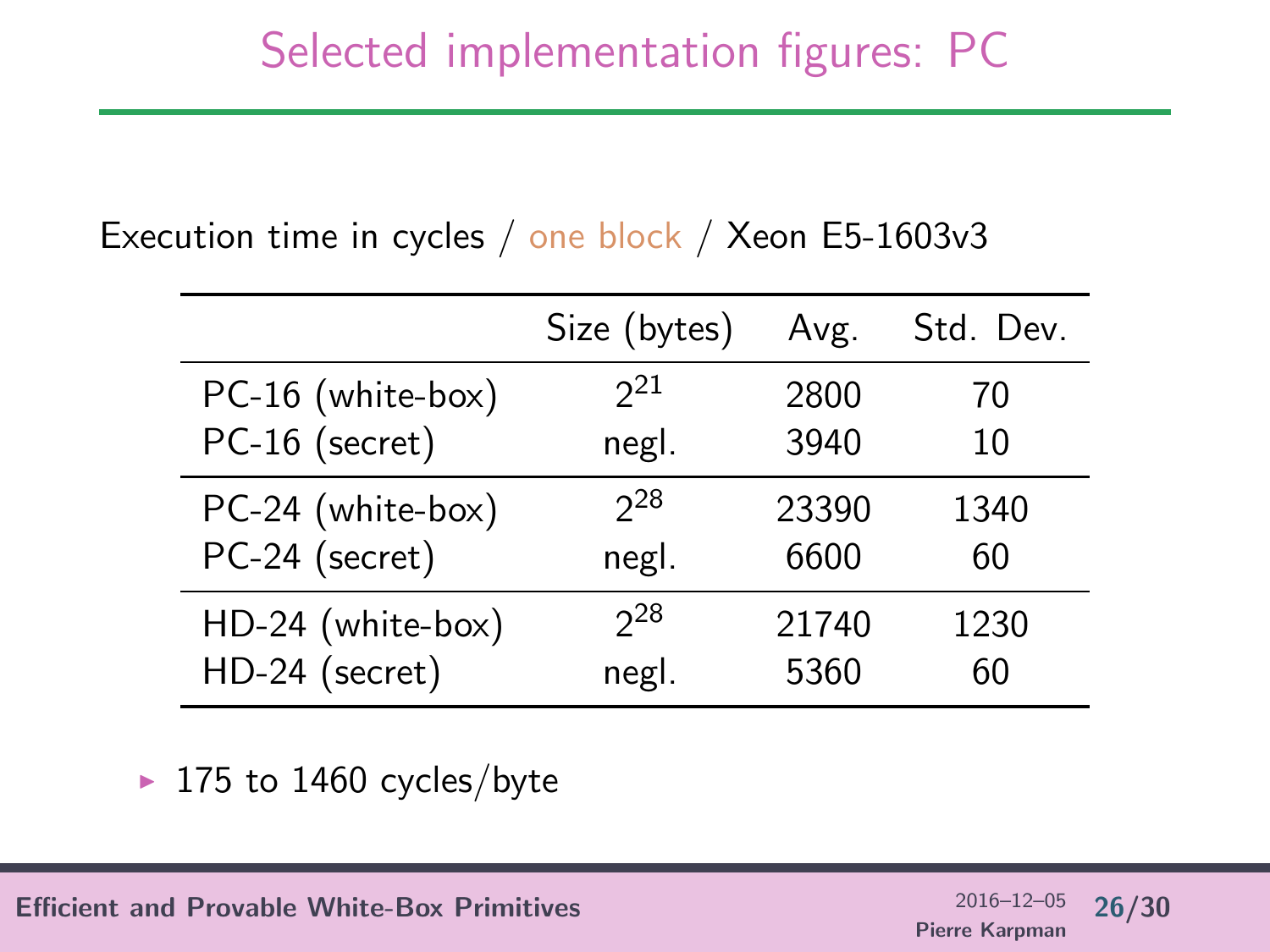#### Execution time in cycles / one call / Xeon E5-1603v3

|                                       | Size (bytes)      | Avg.          | Std. Dev. |
|---------------------------------------|-------------------|---------------|-----------|
| CDB-16 (white-box)<br>CDB-16 (secret) | $2^{20}$<br>negl. | 2020<br>2150  | 20<br>30  |
| CDB-20 (white-box)                    | $2^{24}$          | 4700          | 600       |
| CDB-20 (secret)                       | negl.             | 2900          | 20        |
| CDB-24 (white-box)<br>CDB-24 (secret) | $2^2$<br>negl.    | 11900<br>3050 | 610<br>30 |

 $\triangleright \approx 1.4 - 2.4 \times$  faster than PuppyCipher/Hound

Efficient and Provable White-Box Primitives  $2016-12-05$  27/30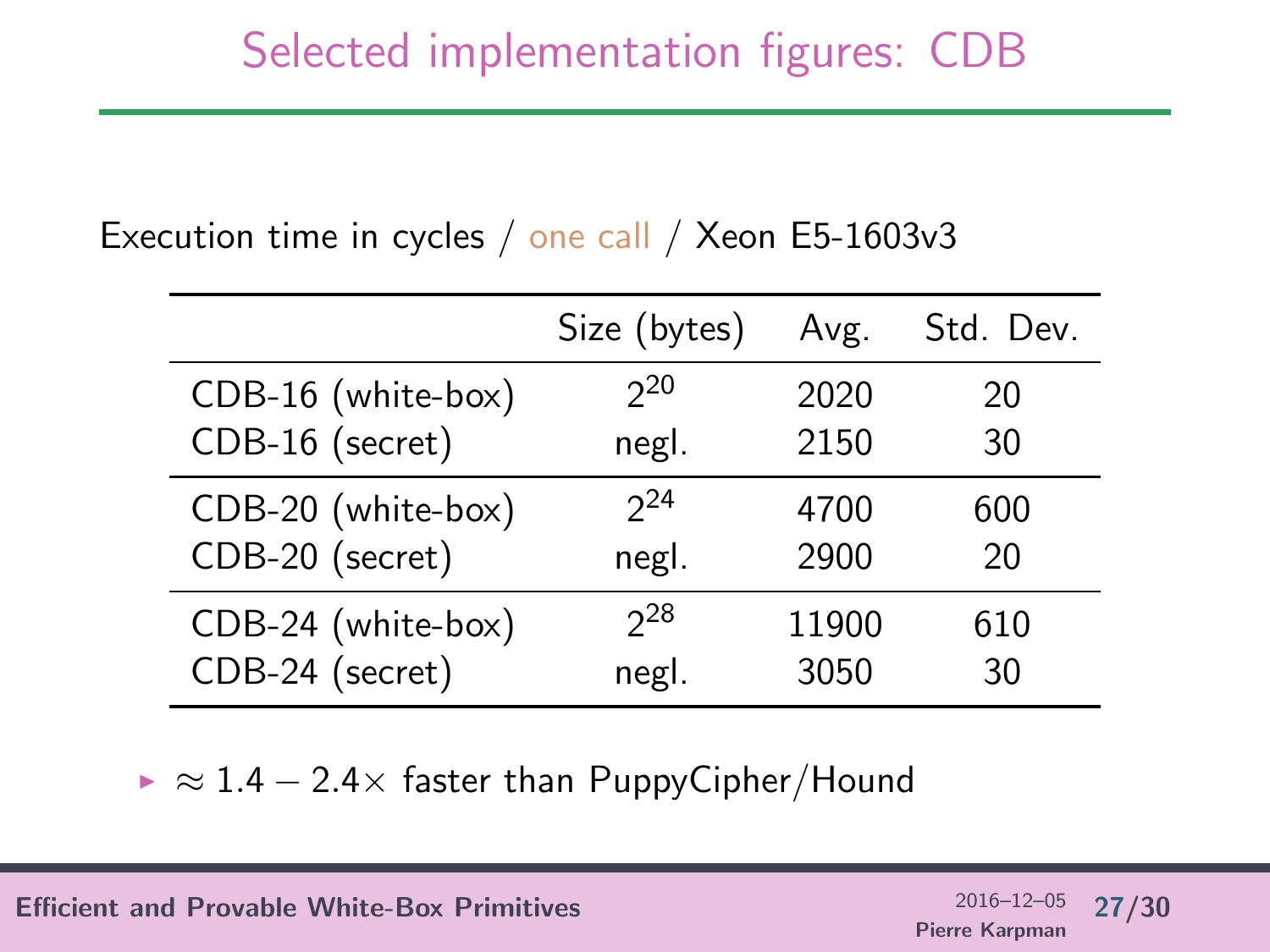A single table access for PC-24 costs 490 cycles in our tests (beware of the variance!)

- $\triangleright$  PC-24:  $\equiv$  48 sequential accesses (v. 68 real)
- $\triangleright$  CDB-24:  $\equiv$  25 sequential accesses (v. 53 real)

A single table access for PC-16 costs 59 cycles in our tests

- $\triangleright$  PC-16:  $\equiv$  47 sequential accesses (v. 72 real)
- $\triangleright$  CDB-16:  $\equiv$  35 sequential accesses (v. 57 real)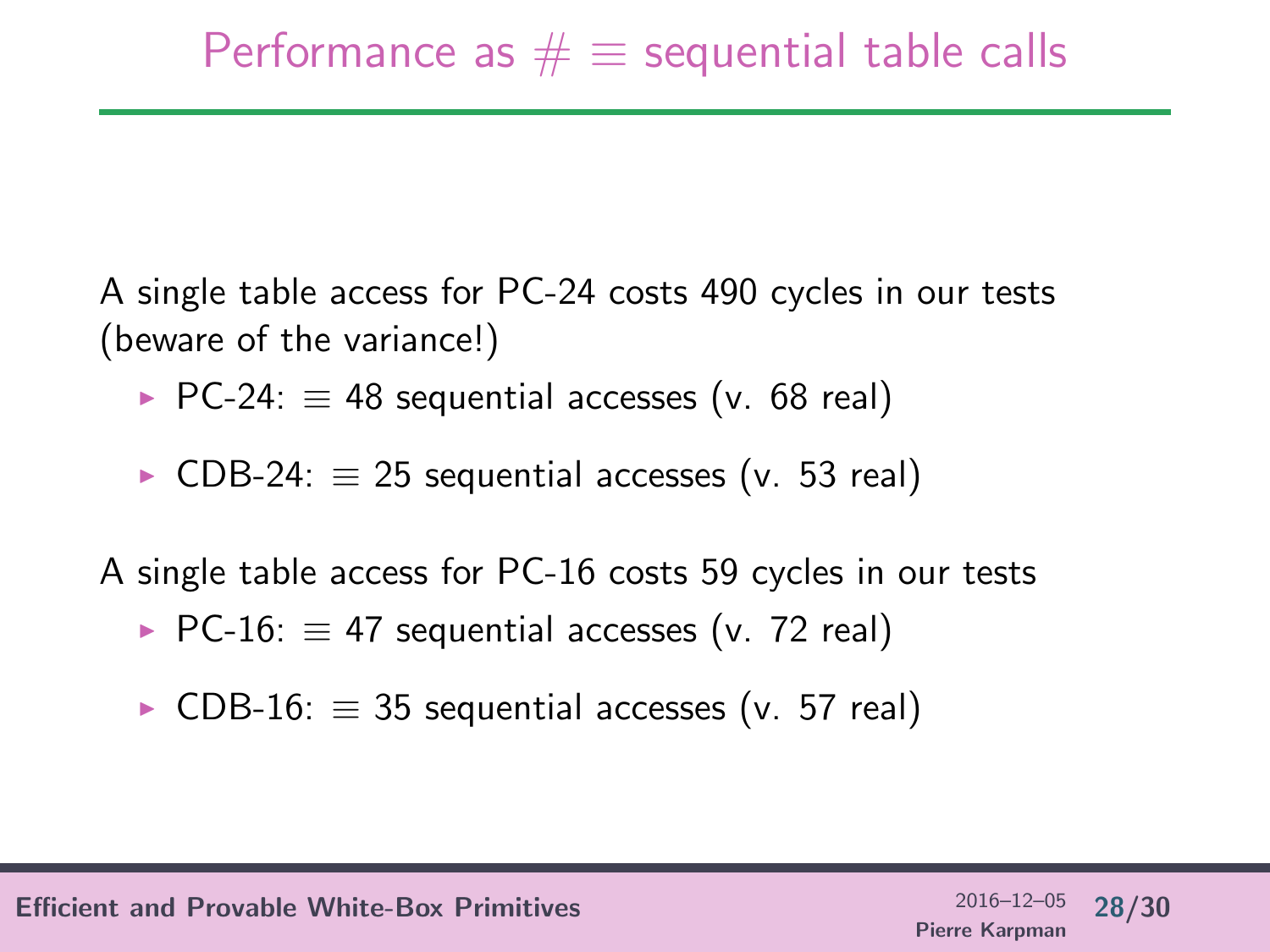# (Lack of) comparison with SPACE & SPNbox

#### PuppyCipher v. Hound v. CoureurDesBois v. SPACE v. SPNbox

- $\triangleright$  Meaningful comparison from existing data is hard
	- $\blacktriangleright$  Unequal security level, different message sizes, different systems
- $\triangleright \Rightarrow$  No attempts to summarize a comparison here